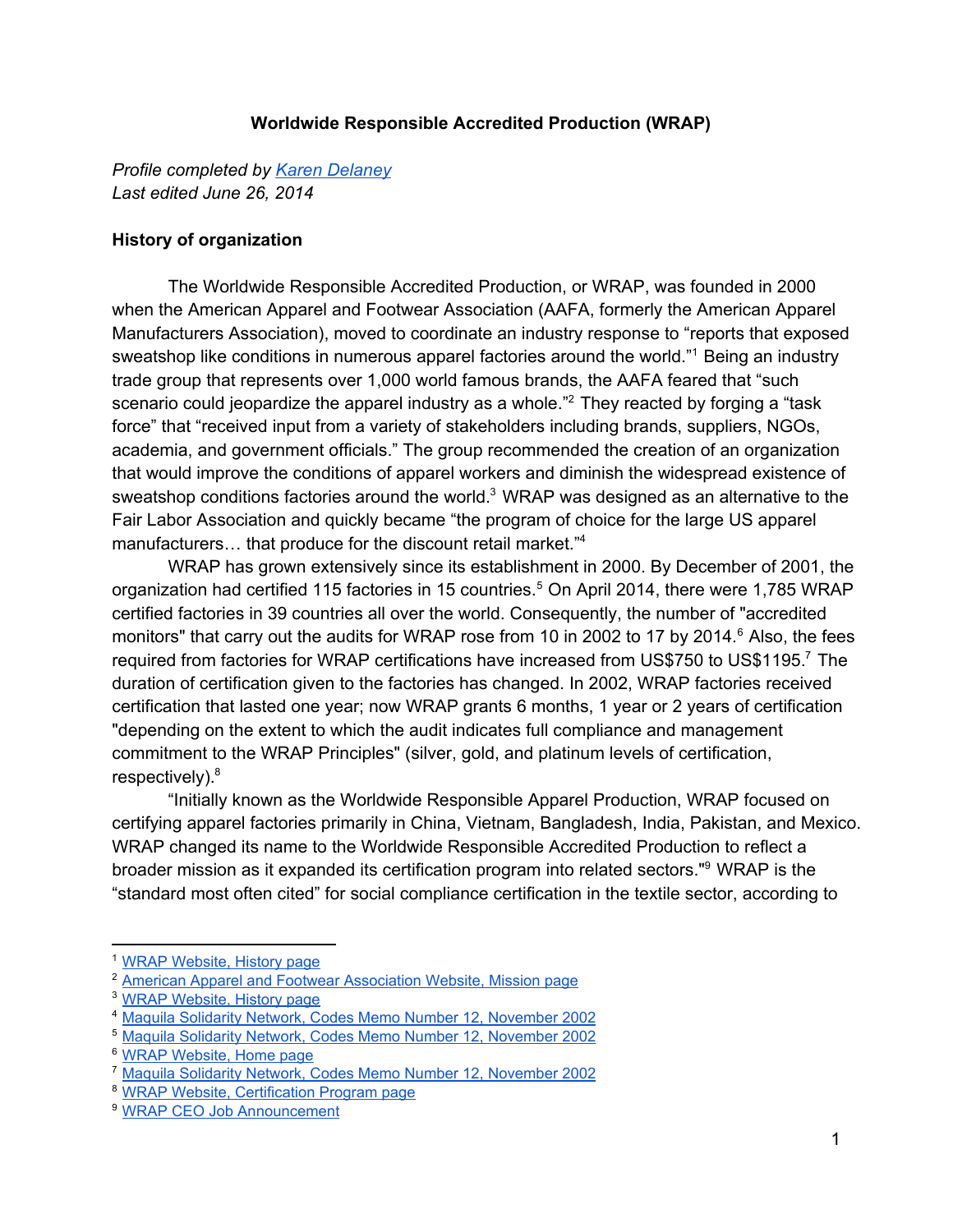"Making Private Standards Work For You" 2010 UNIDO Study.<sup>10</sup> However, WRAP, like other social compliance certification systems, has failed workers over the years. WRAP was in 2000, and still remains in 2014, "one of the most secretive among the various code monitoring initiatives." 11

# **Purpose of the organization and services offered**

The Worldwide Responsible Accredited Production is an oversight organization that offers training courses and grants certification to factories all over the world. According to their Mission Statement, WRAP "is an independent, objective, non-profit team of global social compliance experts dedicated to promoting safe, lawful, humane and ethical manufacturing around the world through certification and education."<sup>12</sup> Its focus is on sewn products, apparel, footwear sectors and related industries.

WRAP offers three courses: Internal Auditor Training, Lead Auditor Training, and Fire and Safety Awareness.<sup>13</sup> The organization claims to teach the production units "how to turn social compliance principles into everyday practices within their facilities."<sup>14</sup> According to Stuart Webster, WRAP's Vice-President of Training and Education, "training is important because factories need to understand what discrimination is, what harassment and abuse is. So we run a series of courses to help factories understand exactly how to treat workers."<sup>15</sup>

WRAP grants certification to factories ("Individual Production Units"), but it does not certify brands.<sup>16</sup> It is the responsibility of factories themselves to initiate certification, hire auditors, and pay for all services. (Although some brands, such as VF Corporation, require factories to be WRAP certified.<sup>17</sup>) The factories seeking certification go through a certification process that involves an Application, Self Assessment, Monitoring and Evaluation.<sup>18</sup> After paying US\$1195 for the application, the factories "complete a self-assessment of their facility to show that they have been utilizing socially-compliant practices for a minimum of 90 days." The self assessment contains many forms that must be sent to WRAP and to one of the organizations' "Accredited Monitors." The next step is the on-site factory audit, where the accredited monitor selected by the facility "schedules a date for the initial on-site compliance evaluation visit" and then completes the audit.<sup>19</sup> Results of the inspection are report to WRAP, who "review[s] the monitor's audit report and decide[s] whether or not to certify the facility."<sup>20</sup> If the factory is certified, it is still subject to unannounced post-certification "surveillance" audits. "The selection of the accredited monitor and date of the [post-certification] surveillance visit is exclusively

<sup>10</sup> AAFA 2013 [Presentation](https://www.google.com/url?q=https%3A%2F%2Fwww.wewear.org%2Fassets%2F1%2F7%2FRevised_Presentation_for_Dec_3_MetricStream_Webinar(v5)_(2)_FINAL.pdf&sa=D&sntz=1&usg=AFQjCNEQOyhXI_l6vWr0Wgz6Ze-rvqHqUQ)

<sup>11</sup> Maquila Solidarity Network, Codes Memo Number 12, [November](http://www.google.com/url?q=http%3A%2F%2Fen.maquilasolidarity.org%2Fsites%2Fmaquilasolidarity.org%2Ffiles%2Fcodesmemo12_0.PDF&sa=D&sntz=1&usg=AFQjCNGWa-gpaK3uyE8mLS0RXsUEwHMuzQ) 2002

<sup>12</sup> WRAP [Website,](http://www.google.com/url?q=http%3A%2F%2Fwww.wrapcompliance.org&sa=D&sntz=1&usg=AFQjCNExt_-FbsgllG0GmxGUZKhGDOQ7ow) Home page

<sup>13</sup> WRAP [Website,](http://www.google.com/url?q=http%3A%2F%2Fwww.wrapcompliance.org%2Fen%2Ffaqs&sa=D&sntz=1&usg=AFQjCNGpY5D3iUAVOWDJwsSU9wtJmdPG4g) FAQs page

<sup>14</sup> WRAP [Website,](http://www.google.com/url?q=http%3A%2F%2Fwww.wrapcompliance.org%2Fen%2Ftraining&sa=D&sntz=1&usg=AFQjCNFPk9-j91YONolsMBUtclb-rTX8yA) Training page

<sup>15</sup> WRAP Training and [Education](https://www.youtube.com/watch?v=GQQ-xLuDlis#t=85) video

<sup>16</sup> WRAP [Website,](http://www.google.com/url?q=http%3A%2F%2Fwww.wrapcompliance.org%2Fen%2Ffaqs&sa=D&sntz=1&usg=AFQjCNGpY5D3iUAVOWDJwsSU9wtJmdPG4g) FAQs page

<sup>17</sup> VF [Corporation,](http://www.google.com/url?q=http%3A%2F%2Fwww.vfc.com%2FVF%2Fcorporation%2Fresources%2Fimages%2FContent-Pages%2FCorporate-Responsibility%2FVFC_Glo_Compli_Report.pdf&sa=D&sntz=1&usg=AFQjCNE61TOjyVdLiZZoTox_GRAc5E9jNQ) Global Compliance Report, 2005

<sup>18</sup> WRAP Website, [Certification](http://www.google.com/url?q=http%3A%2F%2Fwww.wrapcompliance.org%2Fen%2Fcertification&sa=D&sntz=1&usg=AFQjCNFCGnPu68jmOGgv37WstIEf49QHQQ) Program page

<sup>19</sup> WRAP Production Facility [Handbook,](http://www.google.com/url?q=http%3A%2F%2Fwww.wrapcompliance.org%2Fdocuments%2F2014_Factory_Handbook_v2.pdf&sa=D&sntz=1&usg=AFQjCNFdRHemwbr-ctoBTWds5R_qYscS1Q) 2014

<sup>20</sup> WRAP Website, [Certification](http://www.google.com/url?q=http%3A%2F%2Fwww.wrapcompliance.org%2Fen%2Fcertification&sa=D&sntz=1&usg=AFQjCNFCGnPu68jmOGgv37WstIEf49QHQQ) Program page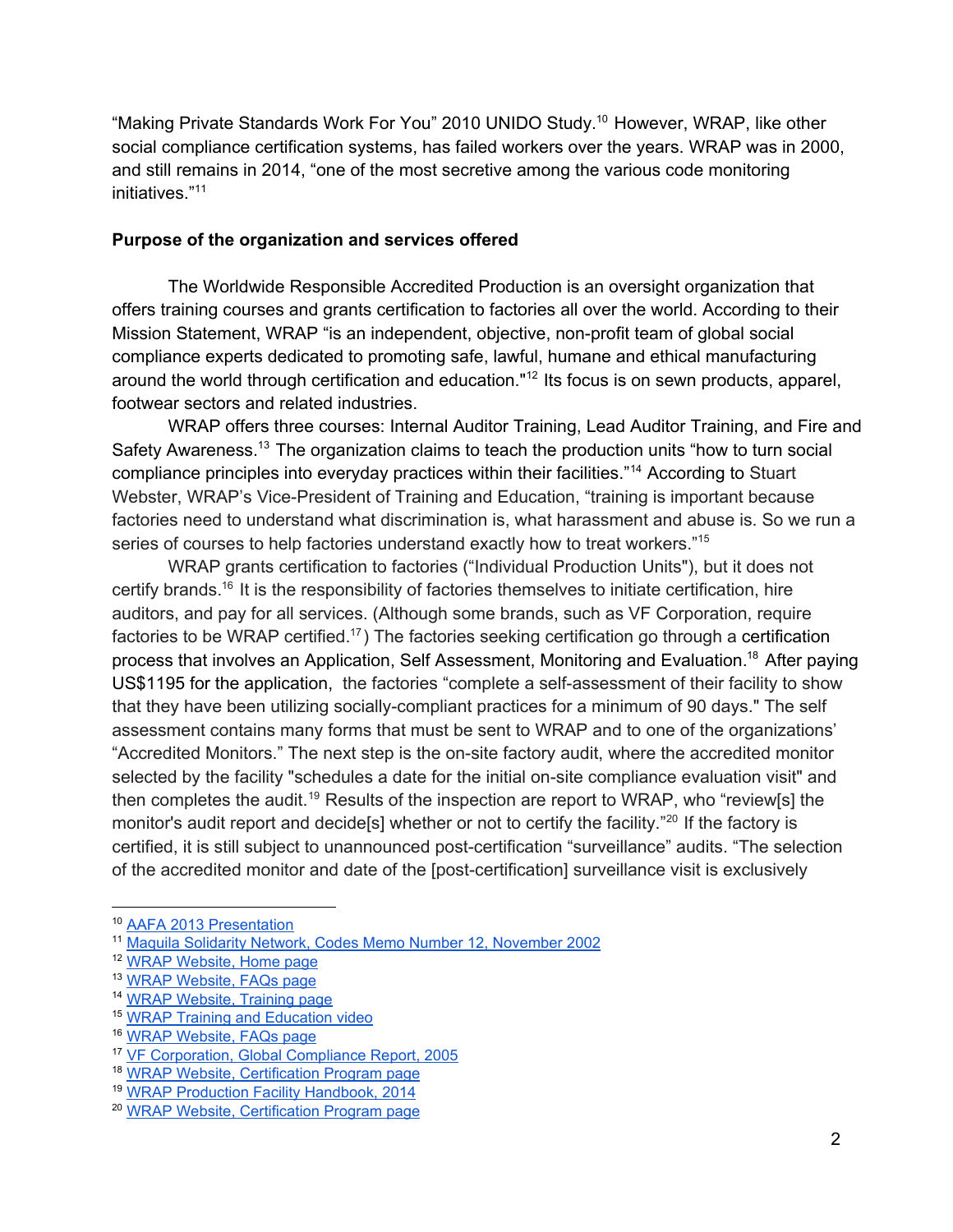authorized by the WRAP Staff. $21$  Failure of factory management to comply with the unannounced visit "result[s] in the immediate suspension of the facility's certification," although the facility may re-apply one year later. $22$ 

### **Members of organization**

WRAP is not a membership organization. According to their website "WRAP must not be influenced by any outside interests, whether they be financial, political, or influence from members, in order to maintain credibility as a trustworthy social compliance certification body."<sup>23</sup> However, they have partners, accredited consultants, and accredited monitors.

Their partners are Tradegood, Pangiva, MFG.com and Fibre2Fashion.<sup>24</sup> WRAP's accredited consultants "provide consulting services to facilities seeking WRAP certification." They are: 3p Institute, Cool Ideas, [TC]², Social Compliance Services Asia, Consulting Service International Ltd., SEBA Limited, and T-Group Solutions Pvt. Ltd.<sup>25</sup>

The audits in factories are carried out by WRAP's 17 accredited monitors: SGS, TUV-SUD, ALGI, Intertek, Accordia, ICG, CERTINT, TUV-NORD, UL, BCI, CTI, Bureau Veritas, RINA, VJN, Evidence Services Limited, INSITE, TUV-RHEINLAND.<sup>26</sup>

# **Governance**

Wrap is governed by a 10 member Board of Directors. $27$  The Members are:

- 1. Avedis H. Seferian (CEO & President)
- 2. Charles C. Masten (Chairman)
- 3. James Oldham (Vice Chairman)
- 4. Margaret Blair (Treasurer)
- 5. Candace S. Cummings (Secretary)
- 6. Mark Jaegert
- 7. William S. Reese
- 8. Holly Wise
- 9. Jeff Streade
- 10. Michael Gilson

Chairman Charles Masten and Vice Chairman James Oldham have been on the Board of Directors since 2002.<sup>28</sup> WRAP states that the majority of the Board Members "are required by

<sup>21</sup> WRAP Production [Handbook,](http://www.google.com/url?q=http%3A%2F%2Fwww.wrapcompliance.org%2Fdocuments%2F2014_Factory_Handbook_v2.pdf&sa=D&sntz=1&usg=AFQjCNFdRHemwbr-ctoBTWds5R_qYscS1Q) 2014

<sup>22</sup> WRAP Production [Handbook,](http://www.google.com/url?q=http%3A%2F%2Fwww.wrapcompliance.org%2Fdocuments%2F2014_Factory_Handbook_v2.pdf&sa=D&sntz=1&usg=AFQjCNFdRHemwbr-ctoBTWds5R_qYscS1Q) 2014

<sup>23</sup> WRAP [Website,](http://www.google.com/url?q=http%3A%2F%2Fwww.wrapcompliance.org%2Fen%2Ffaqs&sa=D&sntz=1&usg=AFQjCNGpY5D3iUAVOWDJwsSU9wtJmdPG4g) FAQs page

<sup>24</sup> WRAP website, WRAP [Partners](http://www.google.com/url?q=http%3A%2F%2Fwww.wrapcompliance.org%2Fen%2Fpartners&sa=D&sntz=1&usg=AFQjCNHHCmPkSfR3gKUyshgK_L8ZCtL7Jw) page

<sup>25</sup> WRAP's Accredited [Consultants](http://www.google.com/url?q=http%3A%2F%2Fwww.wrapcompliance.org%2Fen%2Faccredited-consultants&sa=D&sntz=1&usg=AFQjCNHnGDG5FE-VKhReubGSuwG4wKDWBQ)

<sup>26</sup> WRAP [Website,](http://www.google.com/url?q=http%3A%2F%2Fwww.wrapcompliance.org%2Fdocuments%2FMonitorSelect.php&sa=D&sntz=1&usg=AFQjCNGbthSBKJ1xbsYEFZgMtGMSra66Vw) Monitor List page

<sup>27</sup> WRAP Board [Members](http://www.google.com/url?q=http%3A%2F%2Fwww.wrapcompliance.org%2Fen%2Fboard-members&sa=D&sntz=1&usg=AFQjCNEVhTW_Zb6FdG0WYVWGXjIrGxJVRw)

<sup>28</sup> Maquila Solidarity Network, Codes Memo Number 12, [November](http://www.google.com/url?q=http%3A%2F%2Fen.maquilasolidarity.org%2Fsites%2Fmaquilasolidarity.org%2Ffiles%2Fcodesmemo12_0.PDF&sa=D&sntz=1&usg=AFQjCNGWa-gpaK3uyE8mLS0RXsUEwHMuzQ) 2002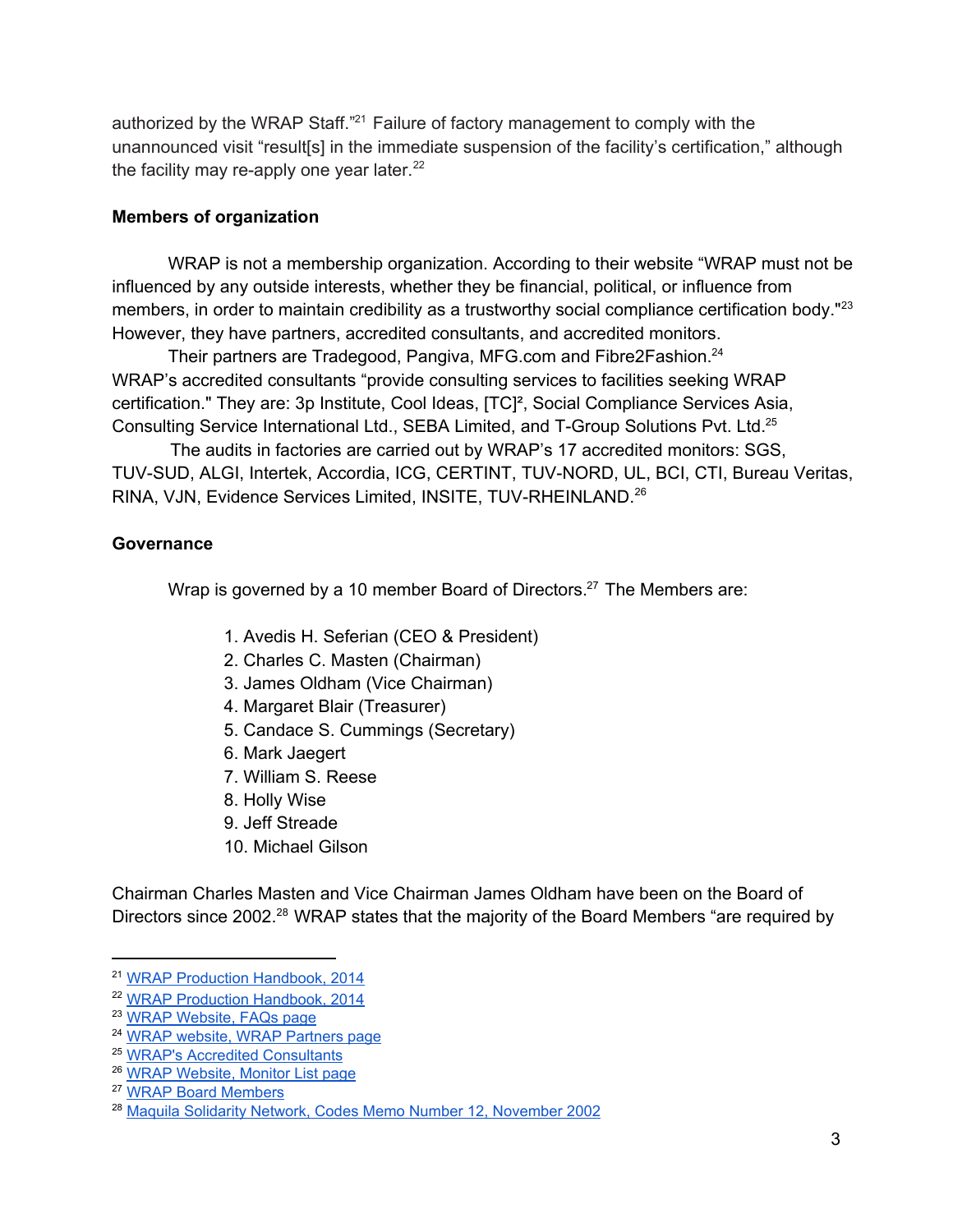WRAP's Articles of Incorporation to be from outside the apparel and footwear industries."<sup>29</sup> However, five members out of the ten have direct connections with the corporate world. They are: Margaret Blair (from the board of directors of Sonic Corp), Candace S. Cummings (from VF Corporation), Mark Jaegert (from Jockey Apparel), Jeff Streader (Vice President of Global Sourcing for the VF Corporation) and Michael Gilson (chief operating officer for Smart Apparel US).

# **Geographical focus**

WRAP's headquarters are located in Arlington, Virginia, but the organization also has offices in Bangladesh and China. China holds the biggest number of WRAP certified facilities with 566, followed by Bangladesh with 187 (of 1,740 total WRAP certifications).

As for April 2014, there were 39 countries with WRAP certified factories. In 2002, WRAP did not provide any information to the public on which factories were certified or in what countries, but now the names and locations of the certified factories are disclosed.<sup>30</sup> Once a factory has been certified, it is added to WRAP's list of certified factories. The list provides the factories' names, certification status, location and the certification expiration date.<sup>31</sup>

# **Finances and payment for services**

WRAP is a non-profit funded "solely by the registration fees paid by factories in their certification program as well as by the revenues generated through their training programs."<sup>32</sup> All certification fees are paid by the factories themselves, as WRAP does not conduct business with brands. According to their 990 tax documents, WRAP had a revenue of approximately US\$2.5 million in 2011. $33$  None of WRAP's revenue came from donations or grants.

WRAP charges a registration fee of US\$1195 for new facilities seeking certification. Each registration is valid for 6 months, after which the facility must either pay a new registration fee or request an extension. This fee does not include the price of the audit which is set by the individual monitoring firms and paid directly to them by the facility seeking certification.

The price of the audit depends on the size and location of the factory. It is the third party monitoring firm that establishes the price for the audit, not WRAP; the cost varies by auditing company and region. As an illustrative example, USAID interviewed two WRAP certified factories in Indonesia. "WRAP-certified Dayani paid ITS – another auditing firm  $-$  US\$2100 for a surveillance audit and now pays US\$890 for each surveillance audit. Berlei also paid ITS US\$2100 for its first audit, but has since switched to SGS, which also charges US\$2100 for each surveillance audit. According to Berlei, it switched auditors simply because its regular inspector moved to SGS." 34

<sup>29</sup> WRAP [Website,](http://www.google.com/url?q=http%3A%2F%2Fwww.wrapcompliance.org%2Fen%2Ffaqs&sa=D&sntz=1&usg=AFQjCNGpY5D3iUAVOWDJwsSU9wtJmdPG4g) FAQs page

<sup>30</sup> Maquila Solidarity Network, Codes Memo Number 12, [November](http://www.google.com/url?q=http%3A%2F%2Fen.maquilasolidarity.org%2Fsites%2Fmaquilasolidarity.org%2Ffiles%2Fcodesmemo12_0.PDF&sa=D&sntz=1&usg=AFQjCNGWa-gpaK3uyE8mLS0RXsUEwHMuzQ) 2002

<sup>31</sup> WRAP [Certified](http://www.google.com/url?q=http%3A%2F%2Fwww.wrapcompliance.org%2Fen%2Fwrap-facilities-worldwide&sa=D&sntz=1&usg=AFQjCNHCMdDlqfjWaw8aMHsvmXxWubsnEg) Facility List

<sup>32</sup> WRAP [Website,](http://www.google.com/url?q=http%3A%2F%2Fwww.wrapcompliance.org%2Fen%2Ffaqs&sa=D&sntz=1&usg=AFQjCNGpY5D3iUAVOWDJwsSU9wtJmdPG4g) FAQs page

<sup>33</sup> [Nonprofitfacts.com,](http://www.google.com/url?q=http%3A%2F%2Fwww.nonprofitfacts.com%2F%2FVA%2FWorldwide-Responsible-Accredited-Production.html&sa=D&sntz=1&usg=AFQjCNHbhCPmygORGMlPVvfY9MhpEutFwQ) WRAP's 990 tax information

<sup>34</sup> USAID [Report,](http://www.google.com/url?q=http%3A%2F%2Fpdf.usaid.gov%2Fpdf_docs%2FPNADP612.pdf&sa=D&sntz=1&usg=AFQjCNHwBA5RdZlQK9gh6j-xiZhW_7-ZAA) *Assessment of Social [Accountability](http://www.google.com/url?q=http%3A%2F%2Fpdf.usaid.gov%2Fpdf_docs%2FPNADP612.pdf&sa=D&sntz=1&usg=AFQjCNHwBA5RdZlQK9gh6j-xiZhW_7-ZAA) Standards,* [2007](http://www.google.com/url?q=http%3A%2F%2Fpdf.usaid.gov%2Fpdf_docs%2FPNADP612.pdf&sa=D&sntz=1&usg=AFQjCNHwBA5RdZlQK9gh6j-xiZhW_7-ZAA)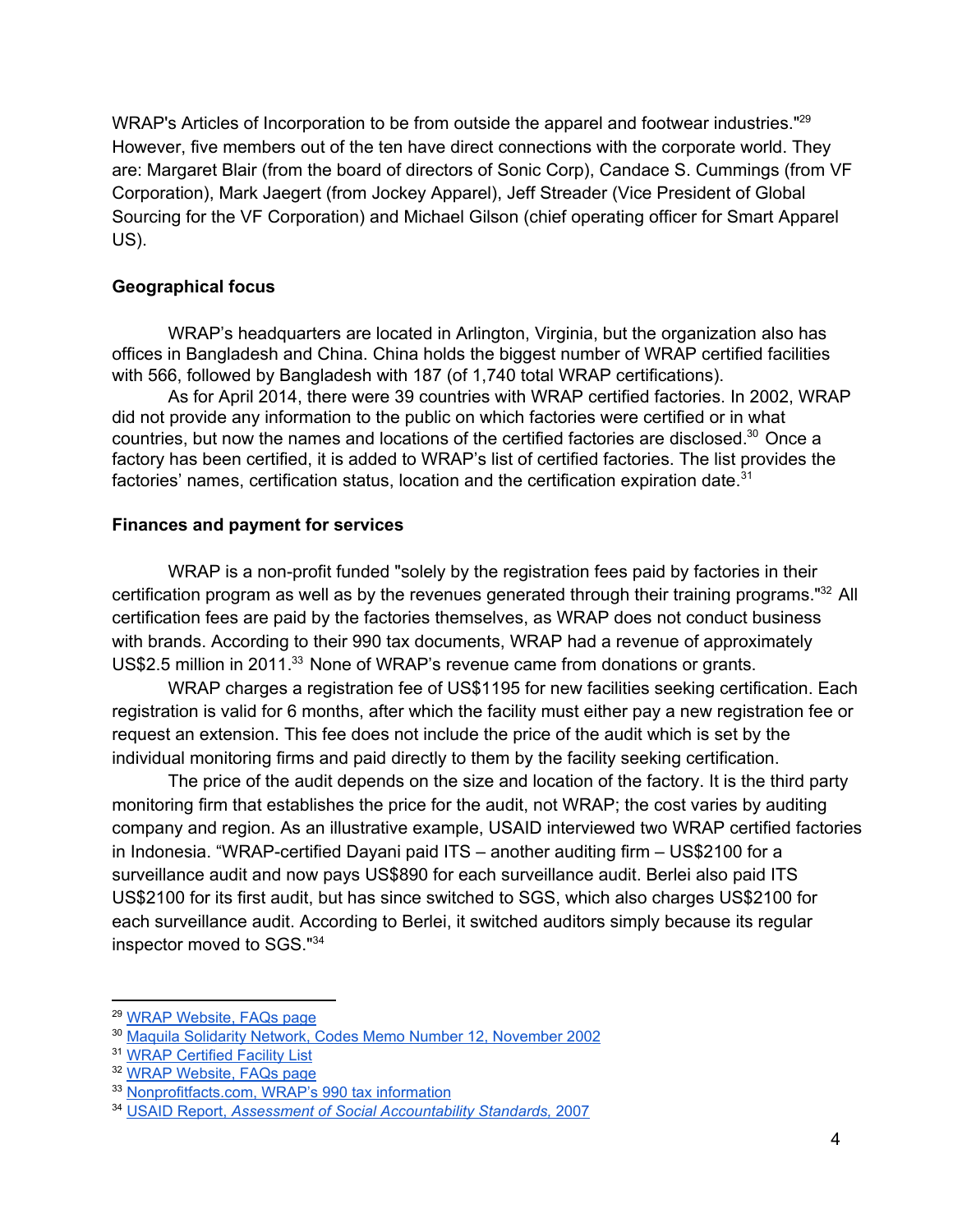### **Role the organization plays in monitoring, costs of inspection, and training of auditors**

WRAP is an oversight organization that has 17 "accredited monitor" companies which conduct actual factory inspections.<sup>35</sup> These companies vary greatly. For instance, Intertek Inc. operates in almost all the countries WRAP has monitors in. Auditing is just one out of the twenty eight services the company offers. $36$  SGS is another of the WRAP's accredited monitors; "consumer goods and retail industry focus," which contains sewn goods that WRAP primarily applies to, constitutes a tiny portion of the 13 sectors that SGS operates across. According to their website, audits serve to "ensure that your projects, products, processes and operations meet and exceed the market regulations," implying more focus on quality of products than well-being and safety of workers.<sup>37</sup> While the auditing companies may be different, they are all certified to do WRAP inspections.

WRAP lists a set of skills and qualifications required for individual inspectors, the minimum being three years of audit experience with a company of "solid reputation," completion of a 5-day WRAP training course, and accreditation in other in management system programs.<sup>38</sup>

# **Standards and code of conduct**

The organization's "12 principles" are equivalent to a Code of Conduct. According to WRAP's website, these principles "are based on generally accepted international workplace standards, local laws and workplace regulations which encompass human resources management, health and safety, environmental practices, and legal compliance including import/export and customs compliance and security standards." 39

The "12 Principles" are very brief, reproduced below in their entirety:

*1. Compliance with Laws and Workplace Regulations: Facilities will comply with laws and regulations in all locations where they conduct business.*

*2. Prohibition of Forced Labor: Facilities will not use involuntary, forced or trafficked labor.*

# *3.Prohibition of Child Labor:*

*Facilities will not hire any employee under the age of 14 or under the minimum age established by law for employment, whichever is greater, or any employee whose employment would interfere with compulsory schooling.*

*4. Prohibition of Harassment or Abuse:*

<sup>35</sup> WRAP [Website,](http://www.google.com/url?q=http%3A%2F%2Fwww.wrapcompliance.org%2Fdocuments%2FMonitorSelect.php&sa=D&sntz=1&usg=AFQjCNGbthSBKJ1xbsYEFZgMtGMSra66Vw) Monitor List page

<sup>&</sup>lt;sup>36</sup> Intertek [Website,](http://www.google.com/url?q=http%3A%2F%2Fwww.intertek.com&sa=D&sntz=1&usg=AFQjCNEquk8cx7wSIn3B8Jm6ZITzDKzNpw) Home page

<sup>&</sup>lt;sup>37</sup> SGS [Website](http://www.google.com/url?q=http%3A%2F%2Fwww.sgsgroup.us.com%2Fen%2FService-by-Type-Path%2FCertification.aspx&sa=D&sntz=1&usg=AFQjCNEeshfKlrHAVzBTKQTrt9LfXGXtsg)

<sup>38</sup> WRAP Website, Monitor [Information](http://www.google.com/url?q=http%3A%2F%2Fwww.wrapcompliance.org%2Fen%2Fmonitor-information&sa=D&sntz=1&usg=AFQjCNHVgDDSUiqsnj5IxYYMZ2iJbRY3XA) page

<sup>39</sup> WRAP Website, WRAP's 12 [Principles](http://www.google.com/url?q=http%3A%2F%2Fwww.wrapcompliance.org%2Fen%2F12-principles&sa=D&sntz=1&usg=AFQjCNHjQs67-OVj6vTrioGRJX15_mS6Dw) page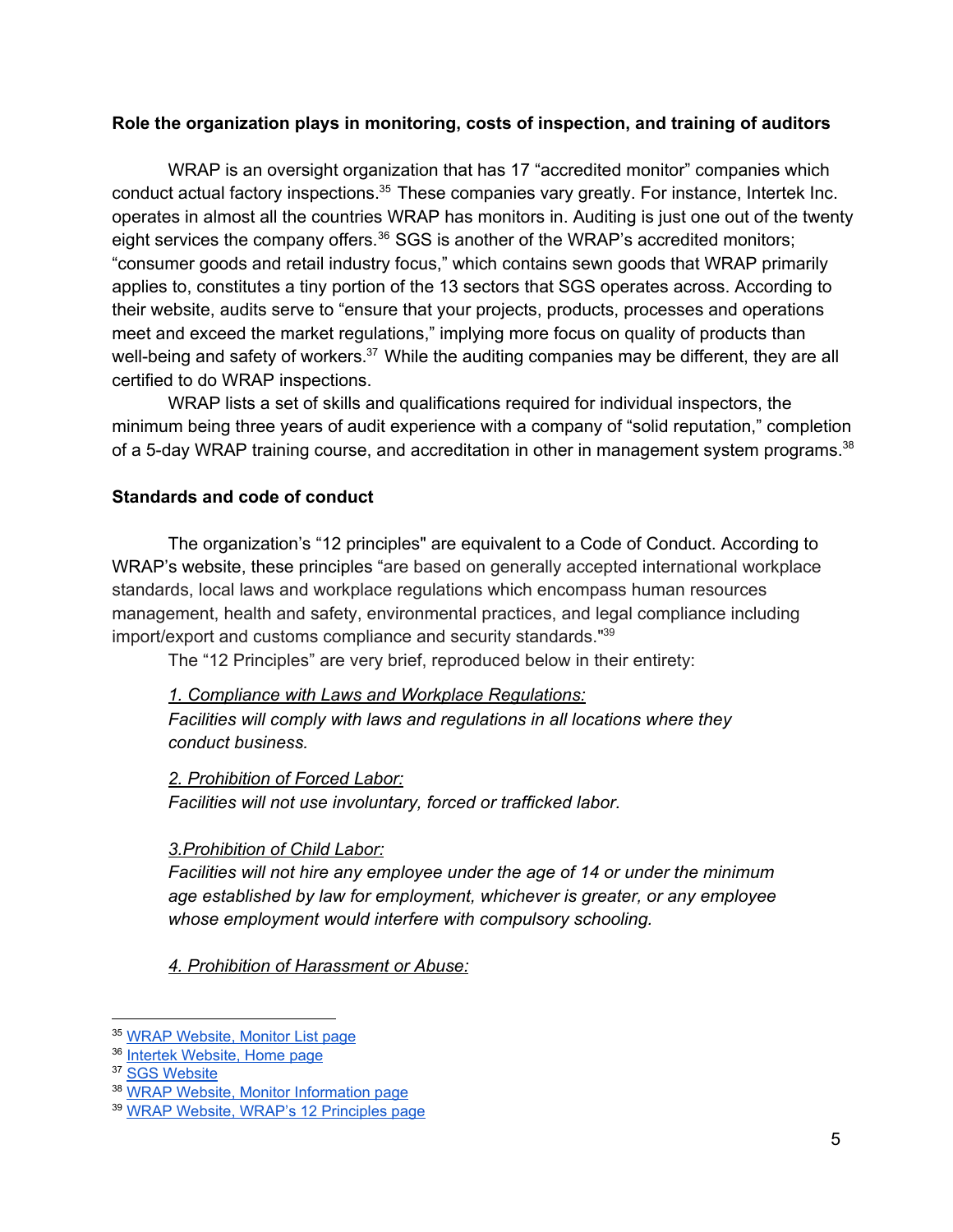*Facilities will provide a work environment free of supervisory or coworker harassment or abuse, and free of corporal punishment in any form.*

# *5. Compensation and Benefits:*

*Facilities will pay at least the minimum total compensation required by local law, including all mandated wages, allowances & benefits.*

# *6. Hours of Work:*

*Hours worked each day, and days worked each week, shall not exceed the limitations of the country's law. Facilities will provide at least one day off in every sevenday period, except as required to meet urgent business needs.*

# *7. Prohibition of Discrimination:*

*Facilities will employ, pay, promote, and terminate workers on the basis of their ability to do the job, rather than on the basis of personal characteristics or beliefs.*

# *8. Health and Safety:*

*Facilities will provide a safe and healthy work environment. Where residential housing is provided for workers, facilities will provide safe and healthy housing.*

# *9. Freedom of Association and Collective Bargaining:*

*Facilities will recognize and respect the right of employees to exercise their lawful rights of free association and collective bargaining.*

# *10. Environment:*

*Facilities will comply with environmental rules, regulations and standards applicable to their operations, and will observe environmentally conscious practices in all locations where they operate.*

# *11. Customs Compliance:*

*Facilities will comply with applicable customs laws, and in particular, will establish and maintain programs to comply with customs laws regarding illegal transshipment of finished products.*

# *12. Security:*

*Facilities will maintain facility security procedures to guard against the introduction of nonmanifested cargo into outbound shipments (i.e. drugs, explosives biohazards and/or other contraband).*

WRAP has been criticized for its 12 Principles. According to Dara O'Rourke, professor of Environmental and Labor Policy at the University of California at Berkeley,"the WRAP principles are widely viewed as the weakest standards of any of these systems and the least transparent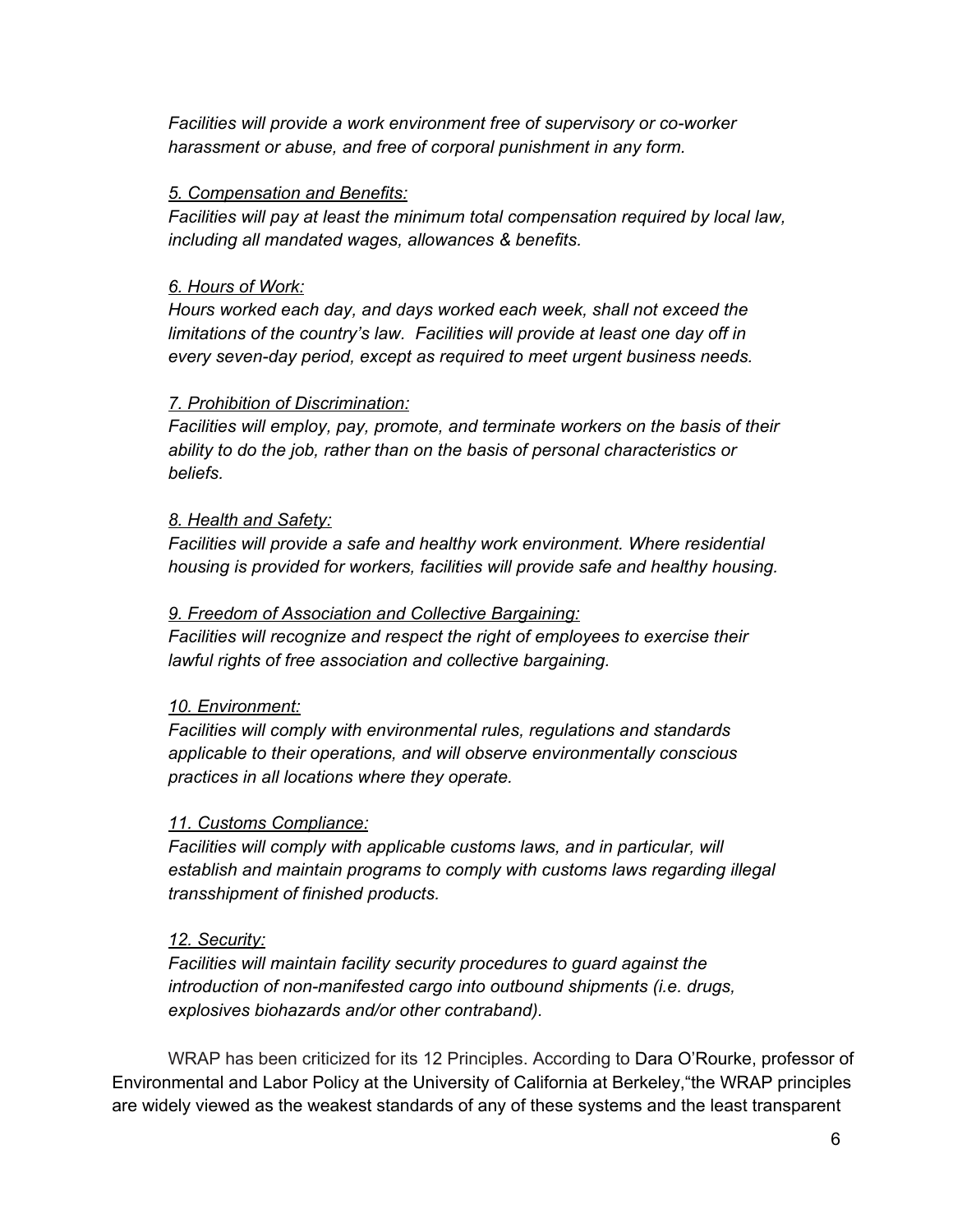monitoring and certification program."<sup>40</sup> Neil Kearney of the International Textile, Garment and Leather Workers Federation (ITGLWF) has criticized WRAP's standards as too weak to enhance workers' rights, and on some points, even undercut ILO conventions.<sup>41</sup>

### **Wage requirements**

WRAP only requires that the factories give wages according to minimum of local law. None of WRAP's publicly available documents mention anything other than a legal minimum wage. WRAP does not seem to keep a database of local minimum wages, but rather seems to leave it up to each individual auditor to keep track of.

An article by the World Bank analyzes companies' standards and codes of conduct, differentiating between a "minimum wage" from "liveable wage":

In contrast to a 'minimum' wage—which is tied to legal standards, 'livable' wages ensure that wages not only meet at least national legal or industry benchmark standards, but that they are also sufficient to meet basic needs. The International Confederation of Free Trade Unions (ICFTU ), defines such needs as housing, energy, nutrition, clothing, health care, education, potable water, and childcare costs, as well as the provision of reasonable discretionary income. The WRC has a similar definition, but adds that a 'living wage' is a 'take home' or 'net' wage, earned working a country's legal maximum work week, that provides for the basic needs 'of an average family unit of employees in the garment manufacturing employment sector of the country, divided by the average number of adult wage earners in the family unit of employees in the garment manufacturing employment sector of the country.<sup>'42</sup>

With this in mind, WRAP offers the "minimum wage," not a "livable" or even a "basic needs" wage, and therefore does not meet the needs of workers.

# **Attitude towards unions, freedom of association rights, and worker input**

According to a report by the American Federation of Labor-Congress of Industrial Organizations (AFLCIO) report: "Given WRAP's refusal to refer to ILO conventions and its close ties to the industry it serves, unions and other worker rights advocates consistently have dismissed WRAP as an ineffective entity to improve workplace conditions."<sup>43</sup> WRAP does not provide any means for workers to report violations or file complaints. While freedom of association is mentioned as one of the "12 Principles," WRAP does little to monitor the rights of workers other than taking factory managers on their own word. As illustrated in the last section of this summary, WRAP has a track record of failing to protect the rights of workers.

WRAP sees Freedom of association and Bargaining as a "minor" principal. The

<sup>40</sup> USAID [Report,](http://www.google.com/url?q=http%3A%2F%2Fpdf.usaid.gov%2Fpdf_docs%2FPNADP612.pdf&sa=D&sntz=1&usg=AFQjCNHwBA5RdZlQK9gh6j-xiZhW_7-ZAA) *Assessment of Social [Accountability](http://www.google.com/url?q=http%3A%2F%2Fpdf.usaid.gov%2Fpdf_docs%2FPNADP612.pdf&sa=D&sntz=1&usg=AFQjCNHwBA5RdZlQK9gh6j-xiZhW_7-ZAA) Standards,* [2007](http://www.google.com/url?q=http%3A%2F%2Fpdf.usaid.gov%2Fpdf_docs%2FPNADP612.pdf&sa=D&sntz=1&usg=AFQjCNHwBA5RdZlQK9gh6j-xiZhW_7-ZAA)

<sup>41</sup> Maquila Solidarity Network, Codes Memo Number 12, [November](http://www.google.com/url?q=http%3A%2F%2Fen.maquilasolidarity.org%2Fsites%2Fmaquilasolidarity.org%2Ffiles%2Fcodesmemo12_0.PDF&sa=D&sntz=1&usg=AFQjCNGWa-gpaK3uyE8mLS0RXsUEwHMuzQ) 2002

<sup>42</sup> [World](http://www.google.com/url?q=http%3A%2F%2Fsiteresources.worldbank.org%2FINTPSD%2FResources%2FCSR%2FCompany_Codes_of_Conduct.pdf&sa=D&sntz=1&usg=AFQjCNHExz2IFWRTK6Wdyza3fae-NSihzA) Bank, *Company Codes of Conduct and [International](http://www.google.com/url?q=http%3A%2F%2Fsiteresources.worldbank.org%2FINTPSD%2FResources%2FCSR%2FCompany_Codes_of_Conduct.pdf&sa=D&sntz=1&usg=AFQjCNHExz2IFWRTK6Wdyza3fae-NSihzA) Standards*, [2003](http://www.google.com/url?q=http%3A%2F%2Fsiteresources.worldbank.org%2FINTPSD%2FResources%2FCSR%2FCompany_Codes_of_Conduct.pdf&sa=D&sntz=1&usg=AFQjCNHExz2IFWRTK6Wdyza3fae-NSihzA)

<sup>43</sup> [AFLCIO,](http://www.google.com/url?q=http%3A%2F%2Fwww.aflcio.org%2Fcontent%2Fdownload%2F77061%2F1902391%2FCSReport.pdf&sa=D&sntz=1&usg=AFQjCNFlfCjmajYtbyI6Qqm7H-YVDHalhA) *[Responsibility](http://www.google.com/url?q=http%3A%2F%2Fwww.aflcio.org%2Fcontent%2Fdownload%2F77061%2F1902391%2FCSReport.pdf&sa=D&sntz=1&usg=AFQjCNFlfCjmajYtbyI6Qqm7H-YVDHalhA) Outsourced*, [2013,](http://www.google.com/url?q=http%3A%2F%2Fwww.aflcio.org%2Fcontent%2Fdownload%2F77061%2F1902391%2FCSReport.pdf&sa=D&sntz=1&usg=AFQjCNFlfCjmajYtbyI6Qqm7H-YVDHalhA) page 21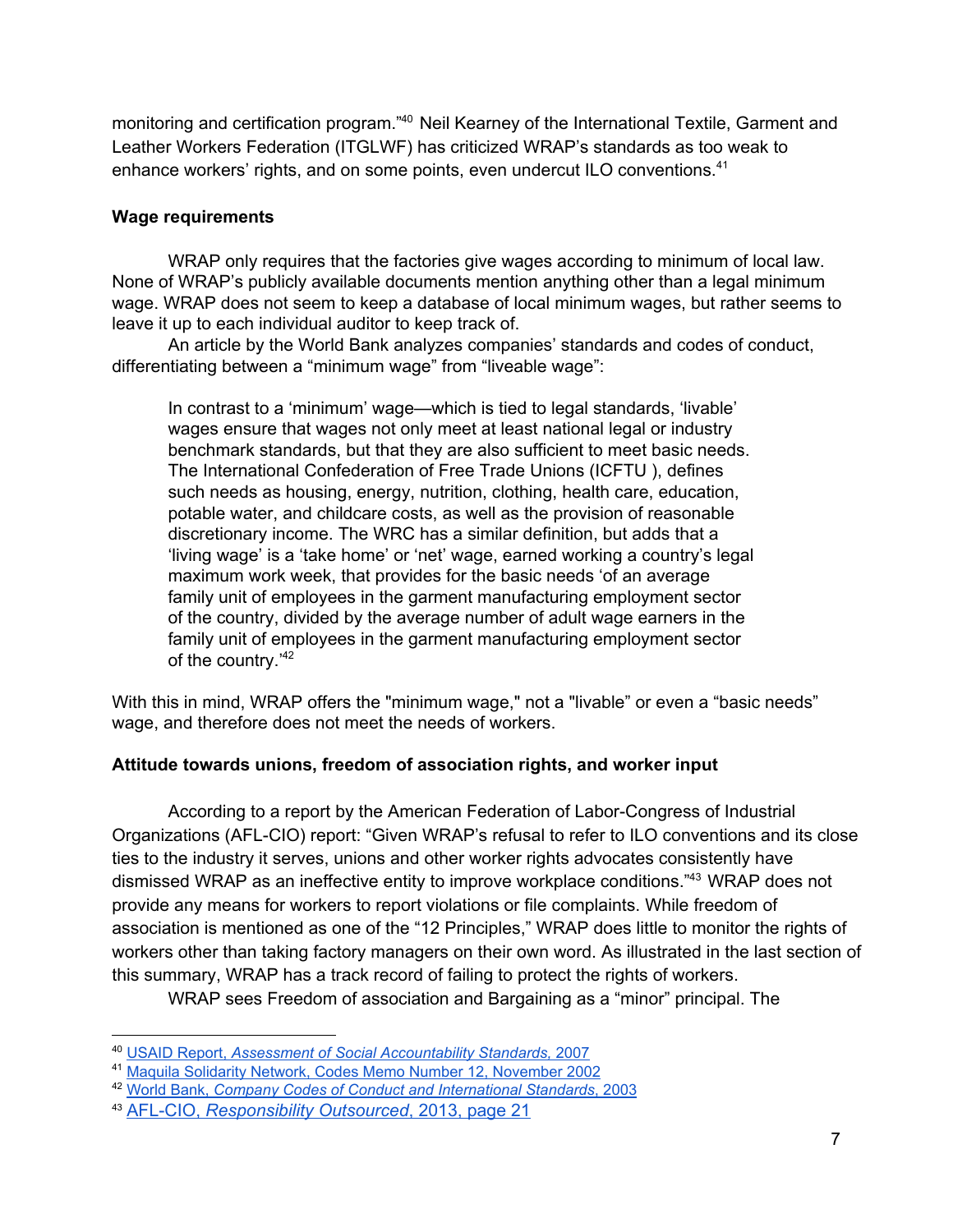organization grants three "levels of certification": Silver, Gold and Platinum. A factory is certified a Platinum level or a Gold level if it meets all of WRAP's 12 Principles. However, a factory can be granted a Silver certification (which lasts for 6 months), even if it has "minor non-compliances in policies, procedures or training that need to be addressed."<sup>44</sup> WRAP specifies that factories which obtain silver certification "may not have any 'red flag' non-compliances such as child labor, egregious health & safety or environmental issues, prison labor, forced labor or involuntary labor, or harassment or abuse of employees."<sup>45</sup> WRAP does not count freedom of association violations as "red flag" issues, which means that a factory can be WRAP certified even if it does not allow workers to unionize. (Further, as discussed below, WRAP allows factory management to submit paperwork as proof of remediation of "minor" instances of non-compliance; additional factory visits are not required for "document-related issues." $46$ ) Another quote from the the AFL-CIO fittingly describes WRAP's program: "Where freedom of association is respected and workers are allowed to organize unions and bargain collectively, workers are able to defend themselves from exploitation and obtain decent incomes and working conditions. Where these rights are denied, the CSR model is unable to fill the gap".<sup>47</sup>

#### **Monitoring protocols**

WRAP gives guidelines of how facilities can go about obtaining certification, but does not disclose documents about actual auditing protocols. (It is possible these do not exist and protocol is left up to the discretion of individual auditing companies.) WRAP's "12 Principles" relies greatly on the legal laws of the places where the audits occur; WRAP certification signifies little more than the fact that auditors found compliance with the law.

WRAP does not specify exactly whether audits should be announced or unannounced. The factory chooses the independent monitor, pays them, and "schedules a mutually convenient date for the initial on-site compliance evaluation visit."<sup>48</sup> Elsewhere, WRAP states that "[a] four-week window of time will be decided upon, within which the monitoring firm will conduct the initial audit on an unannounced basis."<sup>49</sup> From these statements, inspections are either announced or semi-announced during a time that is convenient for the factory.

Limited information is provided regarding communication with workers during the factory audits. WRAP does not specify how workers interviews are to be conducted (and does not explicitly require them as part of the inspection, although elsewhere mentions that they are a mandatory part of the audit process).<sup>50</sup> In WRAP's publicly available information, there is only one mention of worker interviews (in reference to training for internal auditors).<sup>51</sup> In a 2003 version of WRAP's handbook, they give a sample template for a worker interview, but interviews

<sup>44</sup> WRAP Production Facility [Handbook,](http://www.google.com/url?q=http%3A%2F%2Fwww.wrapcompliance.org%2Fdocuments%2F2014_Factory_Handbook_v2.pdf&sa=D&sntz=1&usg=AFQjCNFdRHemwbr-ctoBTWds5R_qYscS1Q) 2014

<sup>45</sup> WRAP Production Facility [Handbook,](http://www.google.com/url?q=http%3A%2F%2Fwww.wrapcompliance.org%2Fdocuments%2F2014_Factory_Handbook_v2.pdf&sa=D&sntz=1&usg=AFQjCNFdRHemwbr-ctoBTWds5R_qYscS1Q) 2014

<sup>46</sup> WRAP Production Facility [Handbook,](http://www.google.com/url?q=http%3A%2F%2Fwww.wrapcompliance.org%2Fdocuments%2F2014_Factory_Handbook_v2.pdf&sa=D&sntz=1&usg=AFQjCNFdRHemwbr-ctoBTWds5R_qYscS1Q) 2014

<sup>&</sup>lt;sup>47</sup> AFL-CIO, [Responsibility](http://www.google.com/url?q=http%3A%2F%2Fwww.aflcio.org%2Fcontent%2Fdownload%2F77061%2F1902391%2FCSReport.pdf&sa=D&sntz=1&usg=AFQjCNFlfCjmajYtbyI6Qqm7H-YVDHalhA) Outsourced, 2013, page 8

<sup>48</sup> WRAP Production Facility [Handbook,](http://www.google.com/url?q=http%3A%2F%2Fwww.wrapcompliance.org%2Fdocuments%2F2014_Factory_Handbook_v2.pdf&sa=D&sntz=1&usg=AFQjCNFdRHemwbr-ctoBTWds5R_qYscS1Q) 2014

<sup>49</sup> WRAP Production Facility [Handbook,](http://www.google.com/url?q=http%3A%2F%2Fwww.wrapcompliance.org%2Fdocuments%2F2014_Factory_Handbook_v2.pdf&sa=D&sntz=1&usg=AFQjCNFdRHemwbr-ctoBTWds5R_qYscS1Q) 2014

<sup>&</sup>lt;sup>50</sup> WRAP [response](http://www.google.com/url?q=http%3A%2F%2Fbusiness-humanrights.org%2Fmedia%2Fdocuments%2Fcompany_responses%2Fwrap-re-afl-cio-report-06-05-2013.pdf&sa=D&sntz=1&usg=AFQjCNFPRawGVr_gHfZIPX5Fnqj_NqPeyA) to the AFL-CIO report, 6 May 2013

<sup>51</sup> WRAP [Website,](http://www.google.com/url?q=http%3A%2F%2Fwww.wrapcompliance.org%2Fen%2Finternal-auditor-training&sa=D&sntz=1&usg=AFQjCNGowHKP4bFbmiYIZv5tqiEfCSGVKw) WRAP Internal Auditor Training page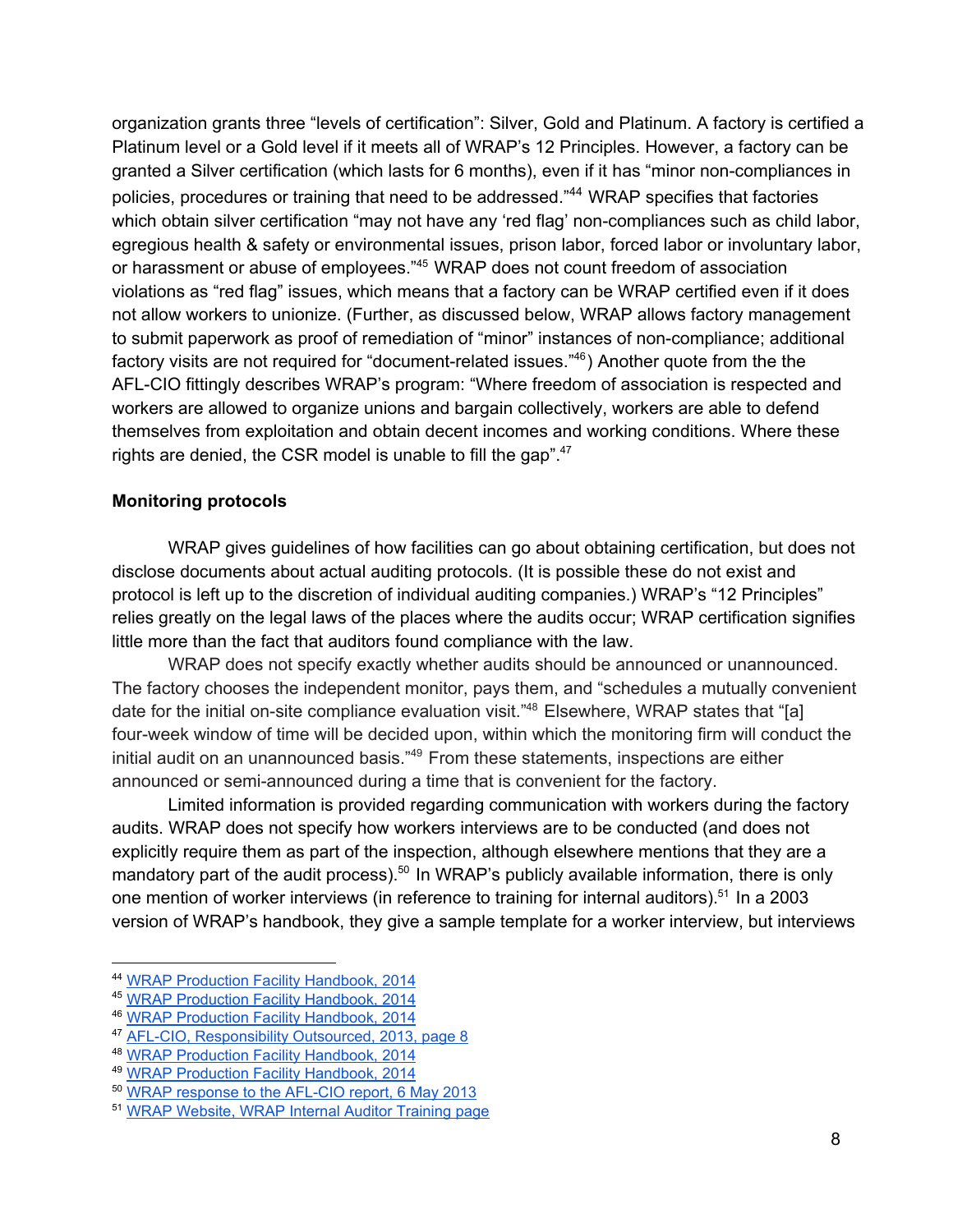have not been mentioned in later iterations of the document (possibly in an attempt to prevent factory managers from training their workers to give prefabricated responses to auditor questions). 52

While some of WRAP's accredited monitoring partners include feedback of the workers as part of the audit, others don't mention it. Intertek is one of WRAP's accredited monitors that does so. Under their "workplace conditions assessment," Intertek claims to get workers' feedback: "Management Systems (Documentation and Records, Worker Feedback and Participation, Audits and Corrective Action Process)."<sup>53</sup> However, it is not clear whether the workers are interviewed onsite or offsite, or even individually. Generally, this is the greatest degree of detail that monitoring companies provide about their auditing procedures; protocol is rarely discussed amongst monitoring companies.

If a factory instances of noncompliance are found at a factory, the accredited monitor conducting the inspection comes up with a "corrective action plan." If issues are all document-related, the factory can submit corrected documents without a follow-up visit by the auditor. A time frame is set for remediation: "Any non-compliances will have to be corrected, and the corrected practice will have to be in place for 45 days before a follow-up visit (if required) can be conducted. Follow-up visits are generally conducted within 60 days of the initial visit to ensure corrective action has been taken with respect to identified areas of non-compliance."<sup>54</sup> However, this follow-up period is flexible and ambiguous, because "if the facility needs more time in order to take care of the non-compliances found in the initial visit or any other issues, additional time will be granted."<sup>55</sup>

According to WRAP, "[a] facility needs to be in full compliance for at least 45 days before it can be certified," although elsewhere in the same document, WRAP states that a factory may be given "silver" level six-month certification if "is in substantial compliance with the WRAP principles, but has minor non-compliances in policies, procedures or training that need to be addressed" and "[t]he certificate awarded to the facility will specify which WRAP principle requires corrective action."<sup>56</sup> The WRAP "facility may be awarded a six-month certificate for no more than three consecutive periods (maximum of 18 months). If the facility fails to achieve full compliance, they must wait for a six-month period and then reapply using their original identification number." This means that a factory can be found to have unremediated violations three consecutive times, yet still receive WRAP certification for 18 months.

As for factories that get certified, it is clear that they get inspections, but there is no evidence that they can lose their certification if the post-certification audit concludes they are non-compliant. It seems failure to pay regular fees to WRAP is the only way factories actually lose certification.

#### **Transparency**

<sup>&</sup>lt;sup>52</sup> WRAP Production Facility Self-Assessment and Monitoring Handbook, 2003

<sup>&</sup>lt;sup>53</sup> Intertek Website, Workplace Conditions [Assessment](http://www.google.com/url?q=http%3A%2F%2Fwww.intertek.com%2Fconsumer%2Fauditing%2Fwca%2F&sa=D&sntz=1&usg=AFQjCNEpJq1JcwdexNwEJKKGkb119pSXvw) page

<sup>54</sup> WRAP Production Facility [Handbook,](http://www.google.com/url?q=http%3A%2F%2Fwww.wrapcompliance.org%2Fdocuments%2F2014_Factory_Handbook_v2.pdf&sa=D&sntz=1&usg=AFQjCNFdRHemwbr-ctoBTWds5R_qYscS1Q) 2014

<sup>55</sup> WRAP Production Facility [Handbook,](http://www.google.com/url?q=http%3A%2F%2Fwww.wrapcompliance.org%2Fdocuments%2F2014_Factory_Handbook_v2.pdf&sa=D&sntz=1&usg=AFQjCNFdRHemwbr-ctoBTWds5R_qYscS1Q) 2014

<sup>56</sup> WRAP Production Facility [Handbook,](http://www.google.com/url?q=http%3A%2F%2Fwww.wrapcompliance.org%2Fdocuments%2F2014_Factory_Handbook_v2.pdf&sa=D&sntz=1&usg=AFQjCNFdRHemwbr-ctoBTWds5R_qYscS1Q) 2014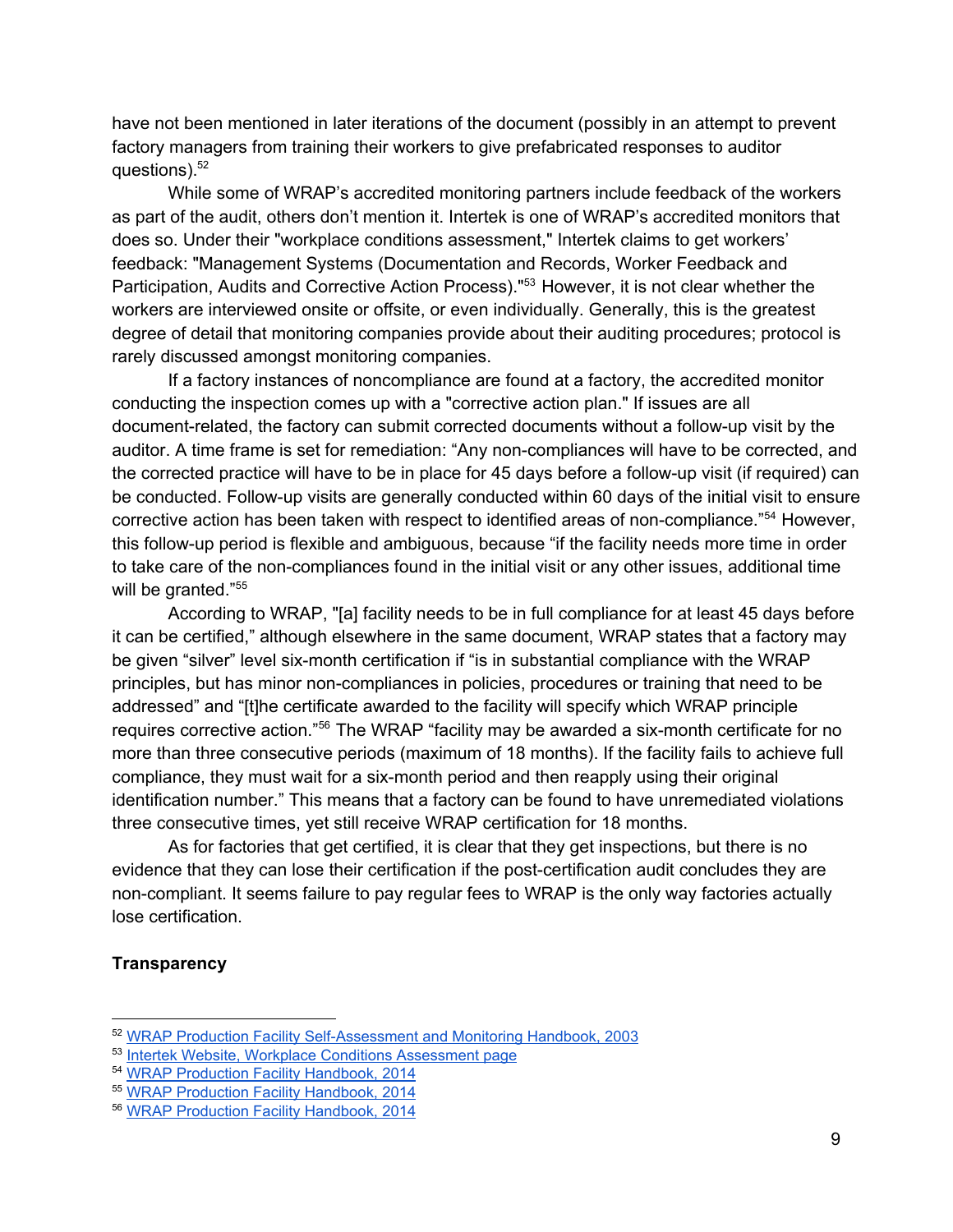There is very little information given to the public regarding audit results. After the inspection of factories done by the accredited monitors, a report is sent to WRAP for them to make a decision. Then, WRAP informs if a factory has been certified and their certification status (silver, gold, or platinum, corresponding to 6 months, 1 year, and 2 years). WRAP does not share the reports from the monitors or exactly what the audits include. Also, there is no information that shows the worker's participation in the inspections. It can be assumed that the audit information stays confidential between WRAP, the accredited monitor, and the factory management.

The only information regarding audit results can be found on the websites of the specific factories that have been certified; some advertise their WRAP certification and some provide a short summary of the audit report.<sup>57</sup> <sup>58</sup> <sup>59</sup>

WRAP's governance and board structure is disclosed on their website, although decision-making processes are not detailed. WRAP does not disclose their financial records, although their tax documents are filed publicly because of their non-profit status.

# **Track record**

On WRAP's homepage, advertised front-and-center is the number of workers in WRAP-certified factories, currently over 1.5 million. Implied is that WRAP is serving these workers in some way, protecting their rights and ensuring a better life. WRAP's track record tells a much different story. WRAP has certified many factories that had been found to have egregious labor violations which their auditing system either failed to notice or failed to remediate. Worse still, when violations were brought to light in very public cases, WRAP almost always took no action and seemed indifferent to the struggle of the workers that they so readily count as their own.

#### Hangchang Textiles/Oriental Tex factory

Since its founding in 2000, the WRAP certification system has been repeatedly implicated in public controversies. The first of these was the Hangchang factory in El Salvador, which the National Labor Committee (now the Institute for Global Labour and Human Rights) found to systematically violate workers rights and repress unionization efforts with measures such as death threats and illegal terminations.<sup>60</sup> In 2002, "in the midst of mass firings, union busting, the return to systematic worker rights violations and apparent tax fraud, WRAP certified the Hanchang factory as a 'best practices' maquila in full compliance with WRAP's rigorous worker rights standards."<sup>61</sup>

#### Thai Gina Form Bra factory

<sup>57</sup> Rayontex Group, [Certificates](http://www.google.com/url?q=http%3A%2F%2Fwww.rayontex.com%2Findex_en.html&sa=D&sntz=1&usg=AFQjCNGDrcoeMuqFaTzvNrWGTeps2ieelw) Link page

<sup>58</sup> Best Wool [Sweaters,](http://www.google.com/url?q=http%3A%2F%2Fwww.bestwoolbd.net%2Fprofile.html&sa=D&sntz=1&usg=AFQjCNFnYopd0R7sX--BWq27XizleXmyLQ) Company Profile page

<sup>59</sup> WRAP [Certified](http://www.google.com/url?q=http%3A%2F%2Fwww.wrapcompliance.org%2Fwrap-facilities-worldwide&sa=D&sntz=1&usg=AFQjCNECF36HLxsIA3ljvHdrT8UoT6AGPg) Facility List

<sup>&</sup>lt;sup>60</sup> Institute For Global Labour and Human Rights, Hangchang [Textiles/Oriental](http://www.google.com/url?q=http%3A%2F%2Fwww.globallabourrights.org%2Freports%2Fdocument%2F0312-IGLHR-HangchangElSalvador.pdf&sa=D&sntz=1&usg=AFQjCNHQmNxQQWAr7i4T0_O-SIxEpxufBA) Tex

<sup>&</sup>lt;sup>61</sup> Institute For Global Labour and Human Rights, Hangchang [Textiles/Oriental](http://www.google.com/url?q=http%3A%2F%2Fwww.globallabourrights.org%2Freports%2Fdocument%2F0312-IGLHR-HangchangElSalvador.pdf&sa=D&sntz=1&usg=AFQjCNHQmNxQQWAr7i4T0_O-SIxEpxufBA) Tex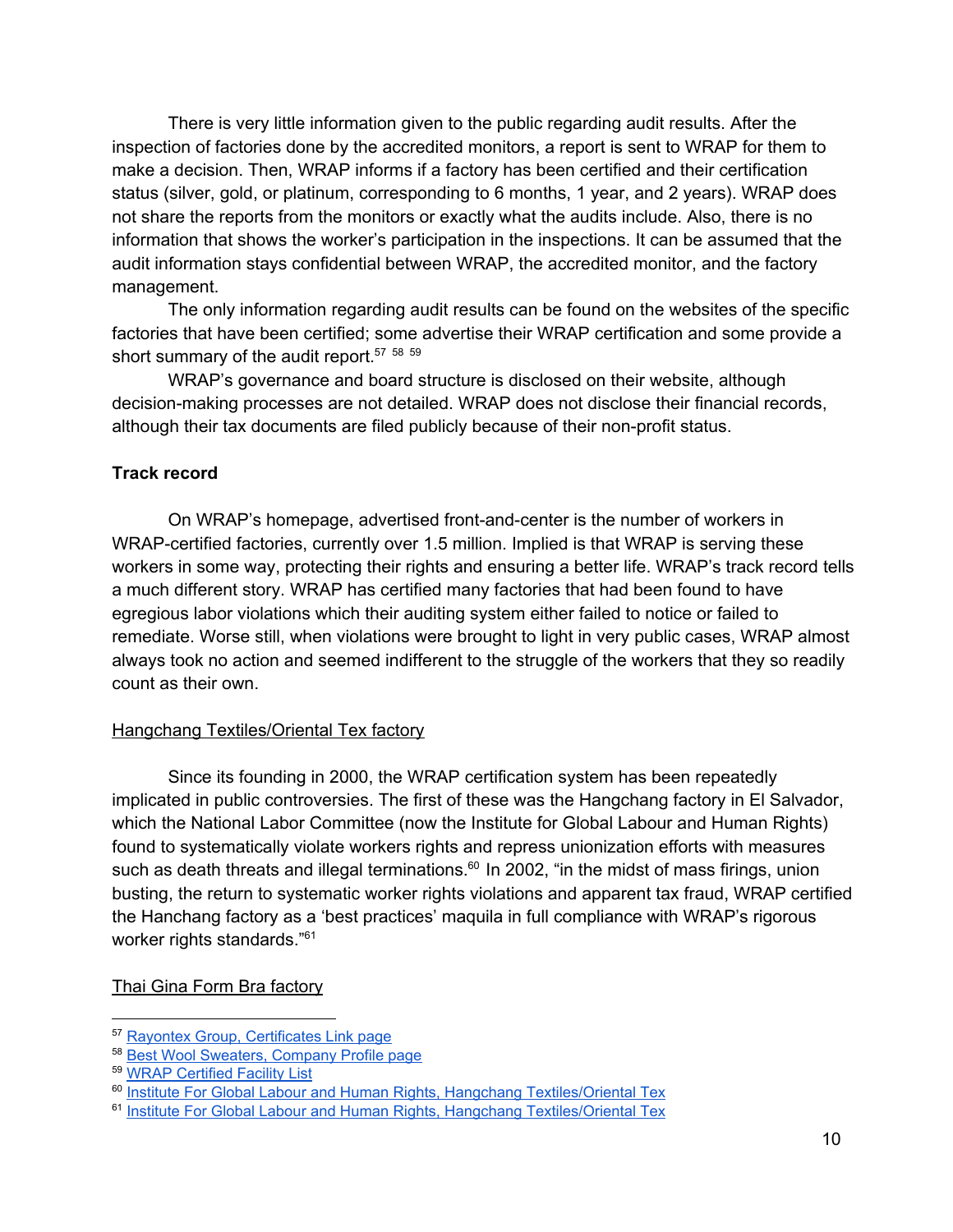In 2001, the Thai Gina Form Bra factory in Thailand, certified by WRAP, was found to be rife with labor violations, including illegal firings, union intimidation, and harassment.<sup>62</sup> The union members filed a complaint with the Thai National Human Rights Commission, Thai Labor Relations Committee, and WRAP.<sup>63 64</sup> International activist organizations, including the Maquila Solidarity Network and the Clean Clothes Campaign, took up the cause of the workers who won after a two-year campaign.<sup>65</sup> WRAP was publicly criticized for their inaction; at no point did WRAP address the violations, facilitate remediation, respond to letters written by various parties, or revoke the factory's certification.<sup>66</sup>

WRAP has also been criticized repeatedly for failing to comply with ILO principles and instead supporting weaker local standards; this was the case at the Thai Gina Form Bra factory. "The CCC pointed out that WRAP does not comply with the ILO-designated minimum working age of 15, its maximum workweek of 48 hours plus 12 hours overtime, or living wage."<sup>67</sup>

### Harvest Rich factory

In 2006, the National Labor Committee (now the Institute for Global Labour and Human Rights) released a report documenting ongoing violations at the Harvest Rich factory in Bangladesh.<sup>68 69 70</sup> Over 100 child laborers were found in the factory, and shortly after they were discovered by activists, thugs threatened the families to lie about their ages. In addition, illegal firings, beatings, illegally low wages, and forced overtime were among violations found.<sup>71</sup> WRAP and the Fair Labor Association had certified the factory as compliant with labor standards. Walmart inspectors found forced overtime violations and may have cut back orders as a response to their findings. Hanes inspectors found that workers were owed back wages. The factory failed at least four audits conducted by Puma. H&M terminated their contract with Harvest Rich in 2005, after giving them several years to remediate issues. Other brands also conducted internal audits of the factory. The factory's WRAP certification was not terminated and WRAP did not take action to address the abuses. Not only does the Harvest Rich case expose the weakness of WRAP's certification system, it shows the inability of the entire factory auditing system to remediate labor violations.

# Sam Bridge factory

<sup>62</sup> Clean Clothes [Campaign,](http://www.google.com/url?q=http%3A%2F%2Farchive.cleanclothes.org%2Fresources%2Fccc%2Fcorporate-accountability%2Fcode-implementation-a-verification%2F42&sa=D&sntz=1&usg=AFQjCNEANWPFXH2gXbbc7rEzM_7vQvQlxA) *[Gina](http://www.google.com/url?q=http%3A%2F%2Farchive.cleanclothes.org%2Fresources%2Fccc%2Fcorporate-accountability%2Fcode-implementation-a-verification%2F42&sa=D&sntz=1&usg=AFQjCNEANWPFXH2gXbbc7rEzM_7vQvQlxA)*

<sup>63</sup> USAID [Report,](http://www.google.com/url?q=http%3A%2F%2Fpdf.usaid.gov%2Fpdf_docs%2FPNADP612.pdf&sa=D&sntz=1&usg=AFQjCNHwBA5RdZlQK9gh6j-xiZhW_7-ZAA) *Assessment of Social [Accountability](http://www.google.com/url?q=http%3A%2F%2Fpdf.usaid.gov%2Fpdf_docs%2FPNADP612.pdf&sa=D&sntz=1&usg=AFQjCNHwBA5RdZlQK9gh6j-xiZhW_7-ZAA) Standards,* [2007](http://www.google.com/url?q=http%3A%2F%2Fpdf.usaid.gov%2Fpdf_docs%2FPNADP612.pdf&sa=D&sntz=1&usg=AFQjCNHwBA5RdZlQK9gh6j-xiZhW_7-ZAA)

<sup>64</sup> Alberta [Federation](http://www.google.com/url?q=http%3A%2F%2Fwww.telusplanet.net%2Fpublic%2Fafl%2FLabourNews%2Fmarch14-03.html&sa=D&sntz=1&usg=AFQjCNGPQ4KPTPxfhaya9hPaHm_4DbUwZQ) of Labor, *La Senza linked to workers' rights [violations](http://www.google.com/url?q=http%3A%2F%2Fwww.telusplanet.net%2Fpublic%2Fafl%2FLabourNews%2Fmarch14-03.html&sa=D&sntz=1&usg=AFQjCNGPQ4KPTPxfhaya9hPaHm_4DbUwZQ) in Thailand*

<sup>65</sup> Clean Clothes [Campaign,](http://www.google.com/url?q=http%3A%2F%2Farchive.cleanclothes.org%2Fresources%2Fccc%2Fcorporate-accountability%2Fcode-implementation-a-verification%2F42&sa=D&sntz=1&usg=AFQjCNEANWPFXH2gXbbc7rEzM_7vQvQlxA) *[Gina](http://www.google.com/url?q=http%3A%2F%2Farchive.cleanclothes.org%2Fresources%2Fccc%2Fcorporate-accountability%2Fcode-implementation-a-verification%2F42&sa=D&sntz=1&usg=AFQjCNEANWPFXH2gXbbc7rEzM_7vQvQlxA)*

<sup>66</sup> Clean Clothes [Campaign,](http://www.google.com/url?q=http%3A%2F%2Farchive.cleanclothes.org%2Fresources%2Fccc%2Fcorporate-accountability%2Fcode-implementation-a-verification%2F730&sa=D&sntz=1&usg=AFQjCNHoKaUi5ZoyMBD7wilpEICtNDxHEQ) Letter to WRAP Concern, 1 March 2003

<sup>67</sup> USAID [Report,](http://www.google.com/url?q=http%3A%2F%2Fpdf.usaid.gov%2Fpdf_docs%2FPNADP612.pdf&sa=D&sntz=1&usg=AFQjCNHwBA5RdZlQK9gh6j-xiZhW_7-ZAA) *Assessment of Social [Accountability](http://www.google.com/url?q=http%3A%2F%2Fpdf.usaid.gov%2Fpdf_docs%2FPNADP612.pdf&sa=D&sntz=1&usg=AFQjCNHwBA5RdZlQK9gh6j-xiZhW_7-ZAA) Standards,* [2007](http://www.google.com/url?q=http%3A%2F%2Fpdf.usaid.gov%2Fpdf_docs%2FPNADP612.pdf&sa=D&sntz=1&usg=AFQjCNHwBA5RdZlQK9gh6j-xiZhW_7-ZAA)

<sup>68</sup> [Institute](http://www.google.com/url?q=http%3A%2F%2Fwww.globallabourrights.org%2Falerts%2Fthe-disappearing-child-workers-at-the-harvest-rich-factory-in-bangladesh&sa=D&sntz=1&usg=AFQjCNEMB3bfkgB-ZTZacRh6TnWzncNwsQ) for Global Labour and Human Rights, *The [Disappearing](http://www.google.com/url?q=http%3A%2F%2Fwww.globallabourrights.org%2Falerts%2Fthe-disappearing-child-workers-at-the-harvest-rich-factory-in-bangladesh&sa=D&sntz=1&usg=AFQjCNEMB3bfkgB-ZTZacRh6TnWzncNwsQ) Child Workers at the Harvest Rich Factory in [Bangladesh](http://www.google.com/url?q=http%3A%2F%2Fwww.globallabourrights.org%2Falerts%2Fthe-disappearing-child-workers-at-the-harvest-rich-factory-in-bangladesh&sa=D&sntz=1&usg=AFQjCNEMB3bfkgB-ZTZacRh6TnWzncNwsQ)*

<sup>69</sup> Harvard Labor and [Worklife,](http://www.google.com/url?q=http%3A%2F%2Fwww.law.harvard.edu%2Fprograms%2Flwp%2FNLC_childlabor.html&sa=D&sntz=1&usg=AFQjCNG4kUk2pdoYGTgZt2sGXUIhceqajQ) *Children found sewing for Walmart, Hanes & other US & [European](http://www.google.com/url?q=http%3A%2F%2Fwww.law.harvard.edu%2Fprograms%2Flwp%2FNLC_childlabor.html&sa=D&sntz=1&usg=AFQjCNG4kUk2pdoYGTgZt2sGXUIhceqajQ) [Companies](http://www.google.com/url?q=http%3A%2F%2Fwww.law.harvard.edu%2Fprograms%2Flwp%2FNLC_childlabor.html&sa=D&sntz=1&usg=AFQjCNG4kUk2pdoYGTgZt2sGXUIhceqajQ)*

<sup>70</sup> [Women's](http://www.google.com/url?q=http%3A%2F%2Fwww.womenspolicy.org%2Fsource%2Foverseas-sweatshop-abuse-subject-of-subcommittee-hearing%2F&sa=D&sntz=1&usg=AFQjCNGXywjo_7KGlgHp8Ql367VDs2qP0w) Policy, *Overseas Sweatshop Abuse Subject of [Subcommittee](http://www.google.com/url?q=http%3A%2F%2Fwww.womenspolicy.org%2Fsource%2Foverseas-sweatshop-abuse-subject-of-subcommittee-hearing%2F&sa=D&sntz=1&usg=AFQjCNGXywjo_7KGlgHp8Ql367VDs2qP0w) Hearing*

<sup>71</sup> [Institute](http://www.google.com/url?q=http%3A%2F%2Fwww.globallabourrights.org%2Falerts%2Fthe-disappearing-child-workers-at-the-harvest-rich-factory-in-bangladesh&sa=D&sntz=1&usg=AFQjCNEMB3bfkgB-ZTZacRh6TnWzncNwsQ) for Global Labour and Human Rights, *The [Disappearing](http://www.google.com/url?q=http%3A%2F%2Fwww.globallabourrights.org%2Falerts%2Fthe-disappearing-child-workers-at-the-harvest-rich-factory-in-bangladesh&sa=D&sntz=1&usg=AFQjCNEMB3bfkgB-ZTZacRh6TnWzncNwsQ) Child Workers at the Harvest Rich Factory in [Bangladesh](http://www.google.com/url?q=http%3A%2F%2Fwww.globallabourrights.org%2Falerts%2Fthe-disappearing-child-workers-at-the-harvest-rich-factory-in-bangladesh&sa=D&sntz=1&usg=AFQjCNEMB3bfkgB-ZTZacRh6TnWzncNwsQ)*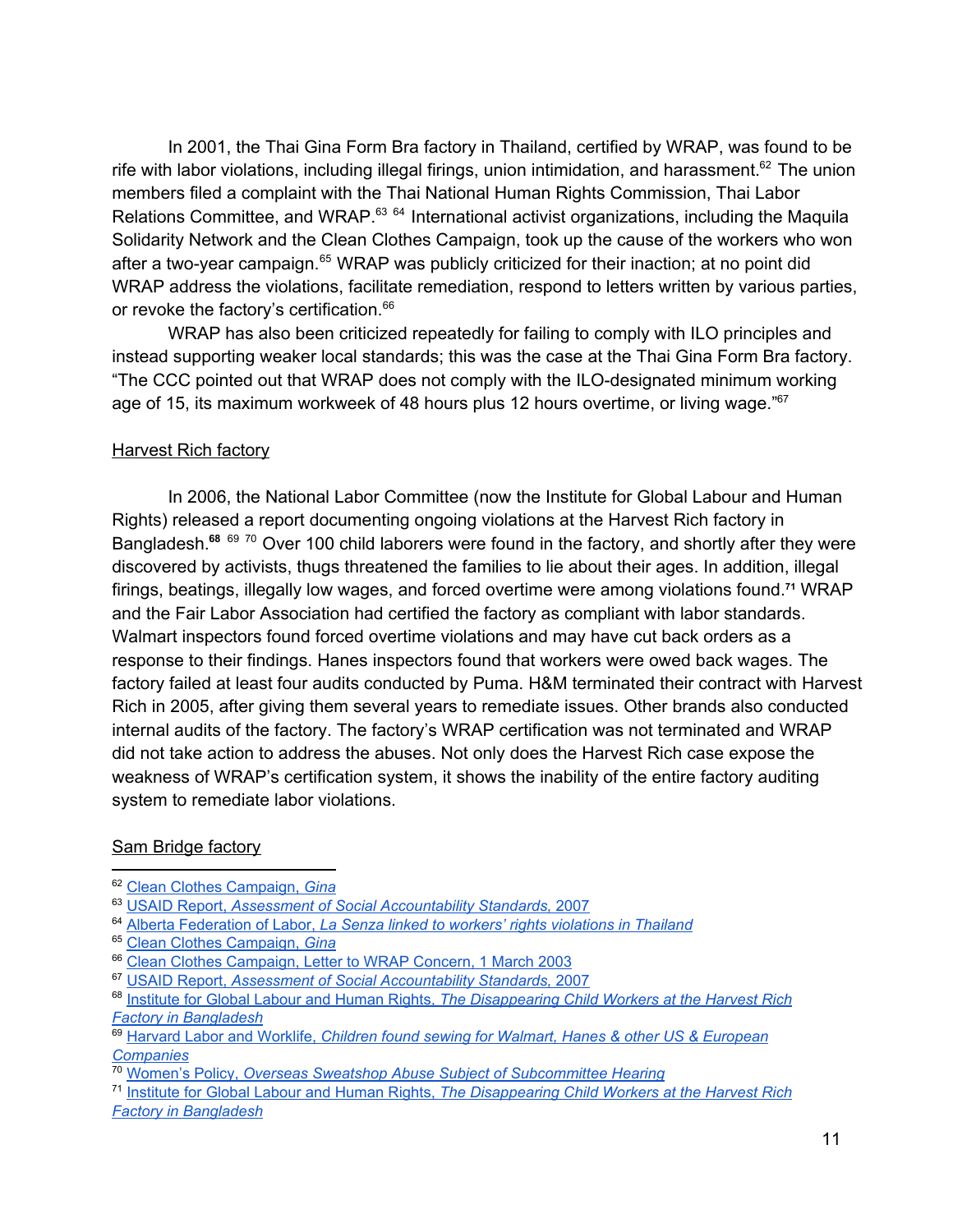In 2007, the Institute for Global Labour and Human Rights documented a series of labor violations at the Sam Bridge factory in Guatemala.<sup>72</sup> According to the workers of the factory, "it ha[d] been certified by WRAP... as being in compliance with all Guatemalan labor law as well as internationally recognized worker rights standards."<sup>73</sup> Workers suffered a wide range of abuses, including forced overtime, illegally low wages, suppression of unions, and physical and verbal harassment. After the factory came to the attention of international labor groups, management fired dozens of workers who spoke to activists about the violations.<sup>74</sup> The workers were successfully supported by the Guatemalan CEADEL (Center of Studies and Support to Local Development) and the National Labor Committee (centered in New York, now the Institute for Global Labour and Human Rights).<sup>75</sup> There is no evidence of WRAP playing a constructive role in protecting the rights of workers.

### Avandia factory

The ineffectiveness of WRAP's program and WRAP's inaction in the face of violations were again evident at the Avandia factory in Guatemala. The factory was certified by WRAP from 2005 to January of 2011. According to a report from AFL-CIO, "Avandia systematically violated labor rights and held a WRAP certification for more than five years that assisted its ability to access export markets."<sup>76</sup> While holding certification, "local and international unions had identified Avandia as having a particularly bad record of respect for workers' rights,"<sup>77</sup> yet WRAP failed to remediate the violations and continued to recertify the factory. "To grant certification from 2005 until early 2011 as it did, WRAP and its auditors would had to have inspected Avandia at least five times."<sup>78</sup> The factory's militancy against worker unions gained media attention and pressure began to build on WRAP, but it was "[o]nly after several death threats against workers and intervention by the international labor movement did WRAP decide to decertify Avandia."79 One death threat issued to a union leader came only a few days after she had met with WRAP auditors and demanded that she quit her post. $80$  The AFL-CIO asserts that "[i]f Avandia workers did not have alliances with national and international unions, it appears that WRAP likely would have continued the certification of Avandia."<sup>81</sup> In the Avandia case, instead of working constructively to facilitate remediation, "the manner in which [WRAP] conducted its audit and the failure of the audit to uncover gross violations of worker rights publicly documented by local and international unions that have an ongoing relationship with workers compounded the problem."<sup>82</sup>

<sup>72</sup> [Institute](http://www.google.com/url?q=http%3A%2F%2Fwww.globallabourrights.org%2Falerts%2Falert-violation-of-cafta-at-sam-bridge-sa-guatemala&sa=D&sntz=1&usg=AFQjCNEVnjzfk0Lz20cVYUzo67QKhuUsmQ) for Global Labour and Human Rights, *Violation of CAFTA at Sam Bridge SA [Guatemala](http://www.google.com/url?q=http%3A%2F%2Fwww.globallabourrights.org%2Falerts%2Falert-violation-of-cafta-at-sam-bridge-sa-guatemala&sa=D&sntz=1&usg=AFQjCNEVnjzfk0Lz20cVYUzo67QKhuUsmQ)*

<sup>73</sup> [Institute](http://www.google.com/url?q=http%3A%2F%2Fwww.globallabourrights.org%2Falerts%2Falert-violation-of-cafta-at-sam-bridge-sa-guatemala&sa=D&sntz=1&usg=AFQjCNEVnjzfk0Lz20cVYUzo67QKhuUsmQ) for Global Labour and Human Rights, *Violation of CAFTA at Sam Bridge SA [Guatemala](http://www.google.com/url?q=http%3A%2F%2Fwww.globallabourrights.org%2Falerts%2Falert-violation-of-cafta-at-sam-bridge-sa-guatemala&sa=D&sntz=1&usg=AFQjCNEVnjzfk0Lz20cVYUzo67QKhuUsmQ)*

<sup>74</sup> [Institute](http://www.google.com/url?q=http%3A%2F%2Fwww.globallabourrights.org%2Freports%2Fanother-cafta-disaster&sa=D&sntz=1&usg=AFQjCNHjvW2wI6qqQc-eyTwdqfUnGEHwCg) for Global Labour and Human Rights, *Another CAFTA [Disaster](http://www.google.com/url?q=http%3A%2F%2Fwww.globallabourrights.org%2Freports%2Fanother-cafta-disaster&sa=D&sntz=1&usg=AFQjCNHjvW2wI6qqQc-eyTwdqfUnGEHwCg)*

<sup>75</sup> [Institute](http://www.google.com/url?q=http%3A%2F%2Fissuu.com%2Figlhr%2Fdocs%2F1010-alianzaguatemala&sa=D&sntz=1&usg=AFQjCNHxMctT_AR2BBgCw46cLQkBLqEKhA) for Global Labour and Human Rights, *Alianza [Fashion](http://www.google.com/url?q=http%3A%2F%2Fissuu.com%2Figlhr%2Fdocs%2F1010-alianzaguatemala&sa=D&sntz=1&usg=AFQjCNHxMctT_AR2BBgCw46cLQkBLqEKhA)*, 17 [September](http://www.google.com/url?q=http%3A%2F%2Fissuu.com%2Figlhr%2Fdocs%2F1010-alianzaguatemala&sa=D&sntz=1&usg=AFQjCNHxMctT_AR2BBgCw46cLQkBLqEKhA) 2010, page 6

<sup>&</sup>lt;sup>76</sup> AFL-CIO, [Responsibility](http://www.google.com/url?q=http%3A%2F%2Fwww.aflcio.org%2Fcontent%2Fdownload%2F77061%2F1902391%2FCSReport.pdf&sa=D&sntz=1&usg=AFQjCNFlfCjmajYtbyI6Qqm7H-YVDHalhA) Outsourced, 2013, pages 35-37

<sup>&</sup>lt;sup>77</sup> AFL-CIO, [Responsibility](http://www.google.com/url?q=http%3A%2F%2Fwww.aflcio.org%2Fcontent%2Fdownload%2F77061%2F1902391%2FCSReport.pdf&sa=D&sntz=1&usg=AFQjCNFlfCjmajYtbyI6Qqm7H-YVDHalhA) Outsourced, 2013, pages 35-37

<sup>&</sup>lt;sup>78</sup> AFL-CIO, [Responsibility](http://www.google.com/url?q=http%3A%2F%2Fwww.aflcio.org%2Fcontent%2Fdownload%2F77061%2F1902391%2FCSReport.pdf&sa=D&sntz=1&usg=AFQjCNFlfCjmajYtbyI6Qqm7H-YVDHalhA) Outsourced, 2013, pages 35-37

<sup>&</sup>lt;sup>79</sup> AFL-CIO, [Responsibility](http://www.google.com/url?q=http%3A%2F%2Fwww.aflcio.org%2Fcontent%2Fdownload%2F77061%2F1902391%2FCSReport.pdf&sa=D&sntz=1&usg=AFQjCNFlfCjmajYtbyI6Qqm7H-YVDHalhA) Outsourced, 2013, pages 35-37

<sup>80</sup> US State [Department,](http://www.google.com/url?q=http%3A%2F%2Fwww.state.gov%2Fdocuments%2Forganization%2F160166.pdf&sa=D&sntz=1&usg=AFQjCNHHW1e--RIgN17kOPME_bn37tw86A) 2010 Human Rights Report on Guatemala

<sup>81</sup> AFL-CIO, *[Responsibility](http://www.google.com/url?q=http%3A%2F%2Fwww.aflcio.org%2Fcontent%2Fdownload%2F77061%2F1902391%2FCSReport.pdf&sa=D&sntz=1&usg=AFQjCNFlfCjmajYtbyI6Qqm7H-YVDHalhA) Outsourced*, 2013, [pages](http://www.google.com/url?q=http%3A%2F%2Fwww.aflcio.org%2Fcontent%2Fdownload%2F77061%2F1902391%2FCSReport.pdf&sa=D&sntz=1&usg=AFQjCNFlfCjmajYtbyI6Qqm7H-YVDHalhA) 35-37

<sup>82</sup> AFL-CIO, [Responsibility](http://www.google.com/url?q=http%3A%2F%2Fwww.aflcio.org%2Fcontent%2Fdownload%2F77061%2F1902391%2FCSReport.pdf&sa=D&sntz=1&usg=AFQjCNFlfCjmajYtbyI6Qqm7H-YVDHalhA) Outsourced, 2013, pages 35-37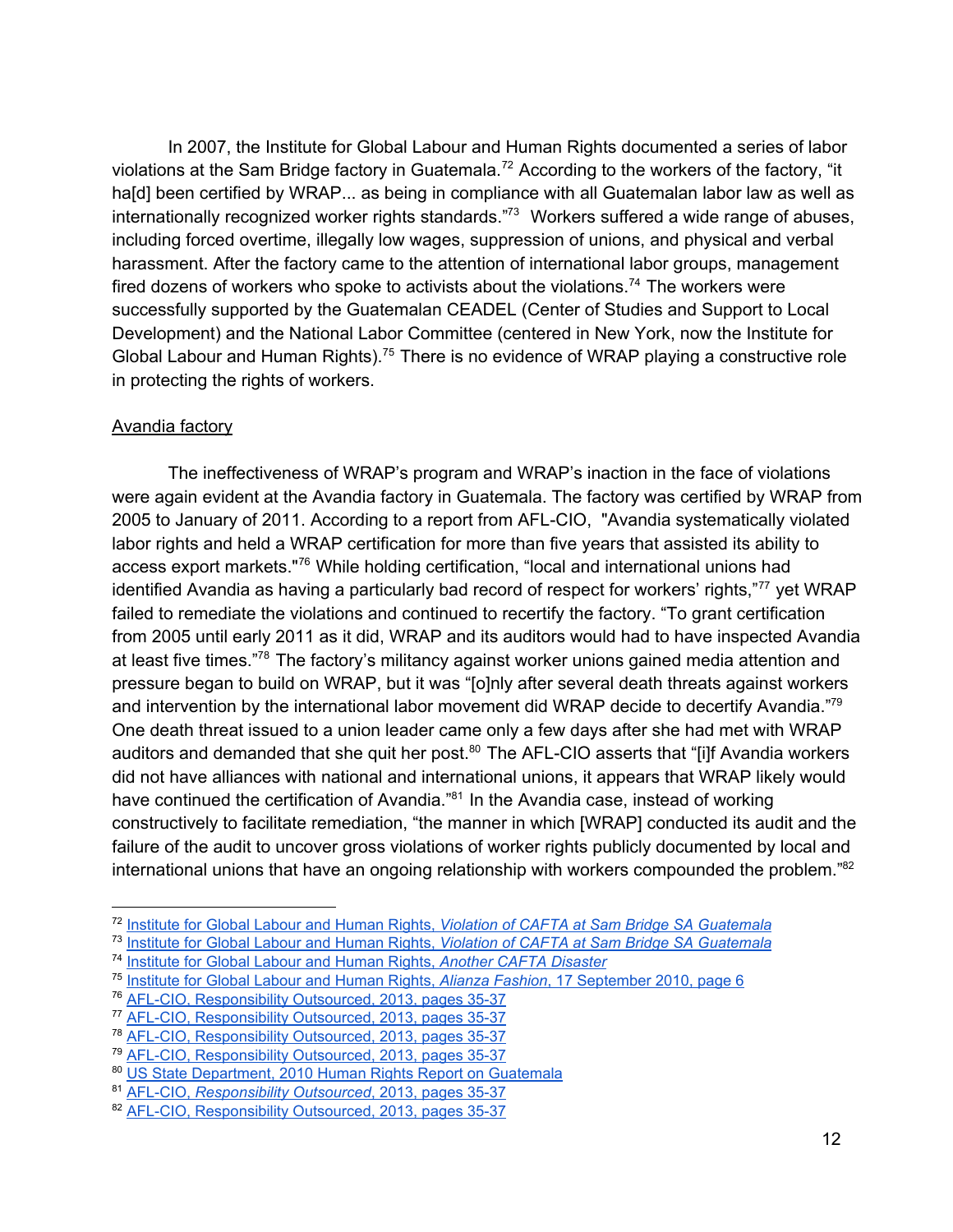# Alianza Fashion factory

In 2010, the Institute for Global Labour and Human Rights (working again with CEADEL) documented abuses at the Alianza Fashion factory in Guatemala.<sup>83</sup> Despite being certified by WRAP, activists found a number of violations, including forced overtime, suppression of freedom of association, harassment, and over US\$6 million in stolen back wages and benefits.<sup>84 85</sup> The Institute for Global Labour and Human Rights described its shock regarding WRAP's judgment of compliance:

For at least the last 6 months, the abusive Alianza sweatshop in Guatemala has met all the requirements to be certified by the U.S. apparel industry's Worldwide Responsible Accredited Production (WRAP) program. How is this possible, given that for years Alianza management has been robbing the workers of their Social Security deductions, robbing them and their children health care and their pensions, while workers attempting to exercise their legal right to organize are immediately fired and blacklisted, all overtime is forced, and abusive supervisors humiliate the women workers?<sup>86</sup>

In March 2013, the factory closed, still "owing over \$1.4 million (an average of over \$2,000 per worker) in unpaid wages and benefits and having robbed some \$4.7 million in Social Security health and pension fund payments."<sup>87</sup> To date, the workers remain uncompensated and WRAP continues to be silent.

# Tazreen and the Tuba Group

WRAP came under fire after the tragic blaze at Tazreen Fashion Limited in Bangladesh in November 2012. The owner of the factory, the Tuba Group, had advertised on its website that its 13 facilities (including Tazreen) were certified by WRAP. WRAP quickly denied this (and any responsibility for the tragedy).<sup>88</sup> Only one of the Tuba Group factories were actually certified; in 2009, WRAP granted a gold-level (year long) certification to the Tuba Garments Limited factory, not Tazreen Fashion.<sup>89</sup> Tazreen Fashion was in the process of applying for certification, and given that it was under the same ownership and overall management as Tuba Garments Limited, the two factories likely had similar conditions.

# Monde Apparels factory

<sup>83</sup> [Institute](http://www.google.com/url?q=http%3A%2F%2Fwww.globallabourrights.org%2Freports%2Fdocument%2F1010-AlianzaGuatemala.pdf&sa=D&sntz=1&usg=AFQjCNHvEe6Vq0Tl1LdqvmKu4fa9mD6bWQ) For Global Labour and Human Rights, *Alianza [Fashion](http://www.google.com/url?q=http%3A%2F%2Fwww.globallabourrights.org%2Freports%2Fdocument%2F1010-AlianzaGuatemala.pdf&sa=D&sntz=1&usg=AFQjCNHvEe6Vq0Tl1LdqvmKu4fa9mD6bWQ)*

<sup>84</sup> [Institute](http://www.google.com/url?q=http%3A%2F%2Fwww.globallabourrights.org%2Freports%2Falianza-guatemala-2014&sa=D&sntz=1&usg=AFQjCNH4SPkDcvxSCtbxWTDj_4cSCcy7sA) For Global Labour and Human Rights, *Corruption and Greed: Alianza Fashion [Sweatshop](http://www.google.com/url?q=http%3A%2F%2Fwww.globallabourrights.org%2Freports%2Falianza-guatemala-2014&sa=D&sntz=1&usg=AFQjCNH4SPkDcvxSCtbxWTDj_4cSCcy7sA) in [Guatemala](http://www.google.com/url?q=http%3A%2F%2Fwww.globallabourrights.org%2Freports%2Falianza-guatemala-2014&sa=D&sntz=1&usg=AFQjCNH4SPkDcvxSCtbxWTDj_4cSCcy7sA)*

<sup>85</sup> [Institute](http://www.google.com/url?q=http%3A%2F%2Fwww.globallabourrights.org%2Freports%2Fdocument%2F1010-AlianzaGuatemala.pdf&sa=D&sntz=1&usg=AFQjCNHvEe6Vq0Tl1LdqvmKu4fa9mD6bWQ) For Global Labour and Human Rights, *Alianza [Fashion](http://www.google.com/url?q=http%3A%2F%2Fwww.globallabourrights.org%2Freports%2Fdocument%2F1010-AlianzaGuatemala.pdf&sa=D&sntz=1&usg=AFQjCNHvEe6Vq0Tl1LdqvmKu4fa9mD6bWQ)*

<sup>86</sup> [Institute](http://www.google.com/url?q=http%3A%2F%2Fwww.globallabourrights.org%2Falerts%2Falianza-update-corporate-monitoring-fails-big-time&sa=D&sntz=1&usg=AFQjCNHzF23moryzlMSiP-jRnu7KE1iJsQ) for Global Labour and Human Rights, *Alianza Update: Corporate [Monitoring](http://www.google.com/url?q=http%3A%2F%2Fwww.globallabourrights.org%2Falerts%2Falianza-update-corporate-monitoring-fails-big-time&sa=D&sntz=1&usg=AFQjCNHzF23moryzlMSiP-jRnu7KE1iJsQ) Fails Big Time*

<sup>87</sup> [Institute](http://www.google.com/url?q=http%3A%2F%2Fwww.globallabourrights.org%2Fcampaigns%2Fcorruption-and-greed-alianza-fashion-sweatshop-in-guatemala&sa=D&sntz=1&usg=AFQjCNEP3tgsiUu7UIFBa9CqrAMMNzmvSQ) for Global Labour and Human Rights, *Corruption and Greed: Alianza Fashion [Sweatshop](http://www.google.com/url?q=http%3A%2F%2Fwww.globallabourrights.org%2Fcampaigns%2Fcorruption-and-greed-alianza-fashion-sweatshop-in-guatemala&sa=D&sntz=1&usg=AFQjCNEP3tgsiUu7UIFBa9CqrAMMNzmvSQ) in [Guatemala](http://www.google.com/url?q=http%3A%2F%2Fwww.globallabourrights.org%2Fcampaigns%2Fcorruption-and-greed-alianza-fashion-sweatshop-in-guatemala&sa=D&sntz=1&usg=AFQjCNEP3tgsiUu7UIFBa9CqrAMMNzmvSQ)*, [Update](http://www.google.com/url?q=http%3A%2F%2Fwww.globallabourrights.org%2Fcampaigns%2Fcorruption-and-greed-alianza-fashion-sweatshop-in-guatemala&sa=D&sntz=1&usg=AFQjCNEP3tgsiUu7UIFBa9CqrAMMNzmvSQ)

<sup>88</sup> WRAP Website, Statement from WRAP [Regarding](http://www.google.com/url?q=http%3A%2F%2Fwww.wrapcompliance.org%2Fdocuments%2Fnews%2Ftazreen_statement.html&sa=D&sntz=1&usg=AFQjCNHjlcG3dVpl0r3MZvTwUF9SdzfOZQ) the Deadly Tazreen Fashion Factory Fire

<sup>89</sup> Tuba Group [Factory](https://www.google.com/url?q=https%3A%2F%2Farchive.org%2Fstream%2F524545-factory-profile-of-tuba-group%2F524545-factory-profile-of-tuba-group_djvu.txt&sa=D&sntz=1&usg=AFQjCNF4neWukR8sfCTvXEwKD4EOLntj_Q) Profile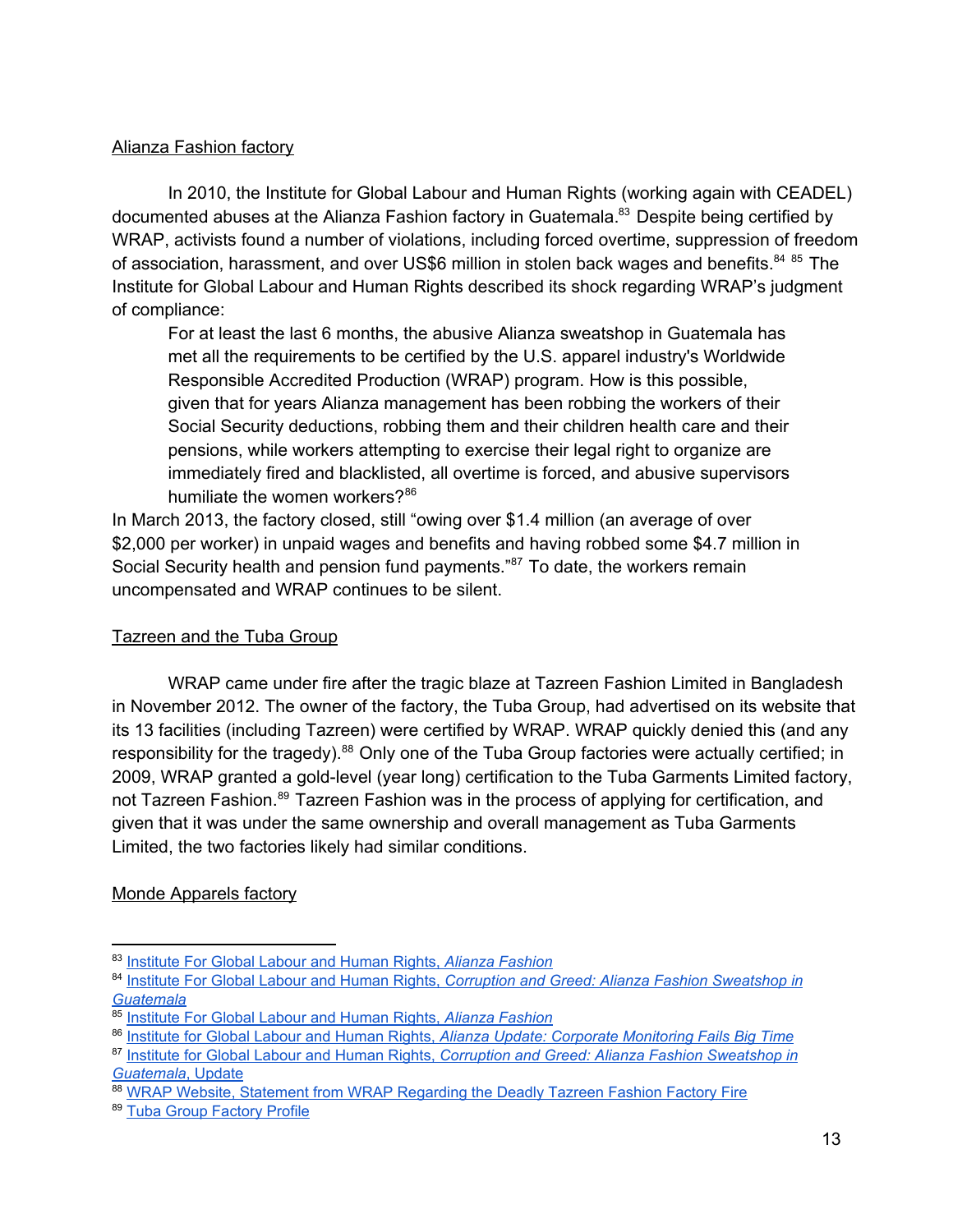At the Monde Apparels factory in Bangladesh, just weeks after the Rana Plaza factory collapse in the spring of 2013, an undercover investigation by CBS News revealed child laborers and numerous safety violations.<sup>90</sup> After the expose, the brands implicated (Asics, Walmart, and Wrangler) suspended their use of the factory. WRAP had previously certified the factory, but in response to the negative press, revisited the factory and revoked certification.<sup>91</sup>

#### Zongtex factory

In 2014, the Worker Rights Consortium (WRC) released a report documenting multiple years of investigations at the Zongtex Garment factory in Cambodia.<sup>92</sup> WRAP had audited the factory multiple times since 2010 and had certified it repeatedly.<sup>93</sup> The WRC had found a range of labor violations, "from union busting to child labour and poor occupational safety," which WRAP either failed to catch or remediate. $94$  The WRC asserted that WRAP's ineffectiveness "may be due to faults in the audit design... It should come as no surprise that interviewing workers inside the factory will not yield much, as the workers are coached not to reveal any violations."<sup>95</sup> Instead of remediating violations, the factory closed shortly after multiple instances of bad press and an ILO removal of an underage girl from the factory.<sup>96</sup>

### Coast to Coast factory and Caesar Apparels factory

In the aftermath of the Rana Plaza collapse, fundamentally new programs were initiated to systematically evaluate the safety conditions of garment factories in Bangladesh. With access to information from purchasers of apparel for the U.S. military, the International Labor Rights Forum (ILRF) compared actual conditions of factories with the reports of previous inspections conducted by traditional auditing companies. $97$  The Coast to Coast factory was given a "gold" level of certification by WRAP, and the full results of the audit were compared to inspections conducted by the Worker Rights Consortium (WRC), the New York Times, and a building engineer's report. This account provides perhaps the most insightful look at WRAP's auditing process. Violations of nearly every one of WRAP's "12 Principles" were found, none of which were documented by WRAP.<sup>98</sup>

The ILRF report describes the widespread nature of overlooked problems, citing numerous other auditing systems and their failure to catch violations. WRAP was implicated in the Caesar Apparels factory, which received their highest level "platinum" certification. This is puzzling, because the accredited monitor which inspected the factory, Bureau Veritas, reported

<sup>90</sup> Holly [Williams,](http://www.google.com/url?q=http%3A%2F%2Fwww.cbsnews.com%2Fnews%2Fdespite-promises-bangladesh-factory-still-unsafe-for-workers%2F&sa=D&sntz=1&usg=AFQjCNHfhoWVfgtuqPFy9wNQX6jOe_Fv7Q) CBS News, *Despite Promises, [Bangladesh](http://www.google.com/url?q=http%3A%2F%2Fwww.cbsnews.com%2Fnews%2Fdespite-promises-bangladesh-factory-still-unsafe-for-workers%2F&sa=D&sntz=1&usg=AFQjCNHfhoWVfgtuqPFy9wNQX6jOe_Fv7Q) factory still unsafe for workers,* 27 June [2013](http://www.google.com/url?q=http%3A%2F%2Fwww.cbsnews.com%2Fnews%2Fdespite-promises-bangladesh-factory-still-unsafe-for-workers%2F&sa=D&sntz=1&usg=AFQjCNHfhoWVfgtuqPFy9wNQX6jOe_Fv7Q)

<sup>91</sup> Holly [Williams,](http://www.google.com/url?q=http%3A%2F%2Fwww.cbsnews.com%2Fnews%2Fdespite-promises-bangladesh-factory-still-unsafe-for-workers%2F&sa=D&sntz=1&usg=AFQjCNHfhoWVfgtuqPFy9wNQX6jOe_Fv7Q) CBS News, *Despite Promises, [Bangladesh](http://www.google.com/url?q=http%3A%2F%2Fwww.cbsnews.com%2Fnews%2Fdespite-promises-bangladesh-factory-still-unsafe-for-workers%2F&sa=D&sntz=1&usg=AFQjCNHfhoWVfgtuqPFy9wNQX6jOe_Fv7Q) factory still unsafe for workers,* 27 June [2013](http://www.google.com/url?q=http%3A%2F%2Fwww.cbsnews.com%2Fnews%2Fdespite-promises-bangladesh-factory-still-unsafe-for-workers%2F&sa=D&sntz=1&usg=AFQjCNHfhoWVfgtuqPFy9wNQX6jOe_Fv7Q)

<sup>92</sup> Worker Rights [Consortium,](http://www.google.com/url?q=http%3A%2F%2Fwww.mekongmigration.org%2Fwp-content%2Fuploads%2F2013%2F12%2FWRC-Assessment-re-Zongtex-Cambodia-3-13-2014.pdf&sa=D&sntz=1&usg=AFQjCNHBYPbgTGhKSVzW8zpoXCu7Y0_FgA) *Zongtex Garment Manufacturing (Cambodia): Findings, [Recommendations,](http://www.google.com/url?q=http%3A%2F%2Fwww.mekongmigration.org%2Fwp-content%2Fuploads%2F2013%2F12%2FWRC-Assessment-re-Zongtex-Cambodia-3-13-2014.pdf&sa=D&sntz=1&usg=AFQjCNHBYPbgTGhKSVzW8zpoXCu7Y0_FgA) and [Status,](http://www.google.com/url?q=http%3A%2F%2Fwww.mekongmigration.org%2Fwp-content%2Fuploads%2F2013%2F12%2FWRC-Assessment-re-Zongtex-Cambodia-3-13-2014.pdf&sa=D&sntz=1&usg=AFQjCNHBYPbgTGhKSVzW8zpoXCu7Y0_FgA)* [2014](http://www.google.com/url?q=http%3A%2F%2Fwww.mekongmigration.org%2Fwp-content%2Fuploads%2F2013%2F12%2FWRC-Assessment-re-Zongtex-Cambodia-3-13-2014.pdf&sa=D&sntz=1&usg=AFQjCNHBYPbgTGhKSVzW8zpoXCu7Y0_FgA)

<sup>93</sup> [Phnom](http://www.google.com/url?q=http%3A%2F%2Fwww.phnompenhpost.com%2Fnational%2Ffactory-shutters-shame&sa=D&sntz=1&usg=AFQjCNEgwCTxVCrVZ74dzKTIxqcqMdkflA) Penh Post, *Factory [Shutters](http://www.google.com/url?q=http%3A%2F%2Fwww.phnompenhpost.com%2Fnational%2Ffactory-shutters-shame&sa=D&sntz=1&usg=AFQjCNEgwCTxVCrVZ74dzKTIxqcqMdkflA) in Shame*, 11 April [2014](http://www.google.com/url?q=http%3A%2F%2Fwww.phnompenhpost.com%2Fnational%2Ffactory-shutters-shame&sa=D&sntz=1&usg=AFQjCNEgwCTxVCrVZ74dzKTIxqcqMdkflA)

<sup>94</sup> [Phnom](http://www.google.com/url?q=http%3A%2F%2Fwww.phnompenhpost.com%2Fnational%2Ffactory-shutters-shame&sa=D&sntz=1&usg=AFQjCNEgwCTxVCrVZ74dzKTIxqcqMdkflA) Penh Post, *Factory [Shutters](http://www.google.com/url?q=http%3A%2F%2Fwww.phnompenhpost.com%2Fnational%2Ffactory-shutters-shame&sa=D&sntz=1&usg=AFQjCNEgwCTxVCrVZ74dzKTIxqcqMdkflA) in Shame*, 11 April [2014](http://www.google.com/url?q=http%3A%2F%2Fwww.phnompenhpost.com%2Fnational%2Ffactory-shutters-shame&sa=D&sntz=1&usg=AFQjCNEgwCTxVCrVZ74dzKTIxqcqMdkflA)

<sup>95</sup> [Phnom](http://www.google.com/url?q=http%3A%2F%2Fwww.phnompenhpost.com%2Fnational%2Ffactory-shutters-shame&sa=D&sntz=1&usg=AFQjCNEgwCTxVCrVZ74dzKTIxqcqMdkflA) Penh Post, *Factory [Shutters](http://www.google.com/url?q=http%3A%2F%2Fwww.phnompenhpost.com%2Fnational%2Ffactory-shutters-shame&sa=D&sntz=1&usg=AFQjCNEgwCTxVCrVZ74dzKTIxqcqMdkflA) in Shame*, 11 April [2014](http://www.google.com/url?q=http%3A%2F%2Fwww.phnompenhpost.com%2Fnational%2Ffactory-shutters-shame&sa=D&sntz=1&usg=AFQjCNEgwCTxVCrVZ74dzKTIxqcqMdkflA)

<sup>96</sup> [Phnom](http://www.google.com/url?q=http%3A%2F%2Fwww.phnompenhpost.com%2Fnational%2Ffactory-shutters-shame&sa=D&sntz=1&usg=AFQjCNEgwCTxVCrVZ74dzKTIxqcqMdkflA) Penh Post, *Factory [Shutters](http://www.google.com/url?q=http%3A%2F%2Fwww.phnompenhpost.com%2Fnational%2Ffactory-shutters-shame&sa=D&sntz=1&usg=AFQjCNEgwCTxVCrVZ74dzKTIxqcqMdkflA) in Shame*, 11 April [2014](http://www.google.com/url?q=http%3A%2F%2Fwww.phnompenhpost.com%2Fnational%2Ffactory-shutters-shame&sa=D&sntz=1&usg=AFQjCNEgwCTxVCrVZ74dzKTIxqcqMdkflA)

<sup>97</sup> [International](http://www.google.com/url?q=http%3A%2F%2Fwww.laborrights.org%2Fsites%2Fdefault%2Ffiles%2Fpublications%2FDangerous_Silence--Low_Resolution_for_Viewing_Online.pdf&sa=D&sntz=1&usg=AFQjCNFW6UMWOgFZSkEl_LManE5u2sqlhQ) Labor Rights Forum, *[Dangerous](http://www.google.com/url?q=http%3A%2F%2Fwww.laborrights.org%2Fsites%2Fdefault%2Ffiles%2Fpublications%2FDangerous_Silence--Low_Resolution_for_Viewing_Online.pdf&sa=D&sntz=1&usg=AFQjCNFW6UMWOgFZSkEl_LManE5u2sqlhQ) Silence*, [February](http://www.google.com/url?q=http%3A%2F%2Fwww.laborrights.org%2Fsites%2Fdefault%2Ffiles%2Fpublications%2FDangerous_Silence--Low_Resolution_for_Viewing_Online.pdf&sa=D&sntz=1&usg=AFQjCNFW6UMWOgFZSkEl_LManE5u2sqlhQ) 2014

<sup>98</sup> [International](http://www.google.com/url?q=http%3A%2F%2Fwww.laborrights.org%2Fsites%2Fdefault%2Ffiles%2Fpublications%2FDangerous_Silence--Low_Resolution_for_Viewing_Online.pdf&sa=D&sntz=1&usg=AFQjCNFW6UMWOgFZSkEl_LManE5u2sqlhQ) Labor Rights Forum, *[Dangerous](http://www.google.com/url?q=http%3A%2F%2Fwww.laborrights.org%2Fsites%2Fdefault%2Ffiles%2Fpublications%2FDangerous_Silence--Low_Resolution_for_Viewing_Online.pdf&sa=D&sntz=1&usg=AFQjCNFW6UMWOgFZSkEl_LManE5u2sqlhQ) Silence*, [February](http://www.google.com/url?q=http%3A%2F%2Fwww.laborrights.org%2Fsites%2Fdefault%2Ffiles%2Fpublications%2FDangerous_Silence--Low_Resolution_for_Viewing_Online.pdf&sa=D&sntz=1&usg=AFQjCNFW6UMWOgFZSkEl_LManE5u2sqlhQ) 2014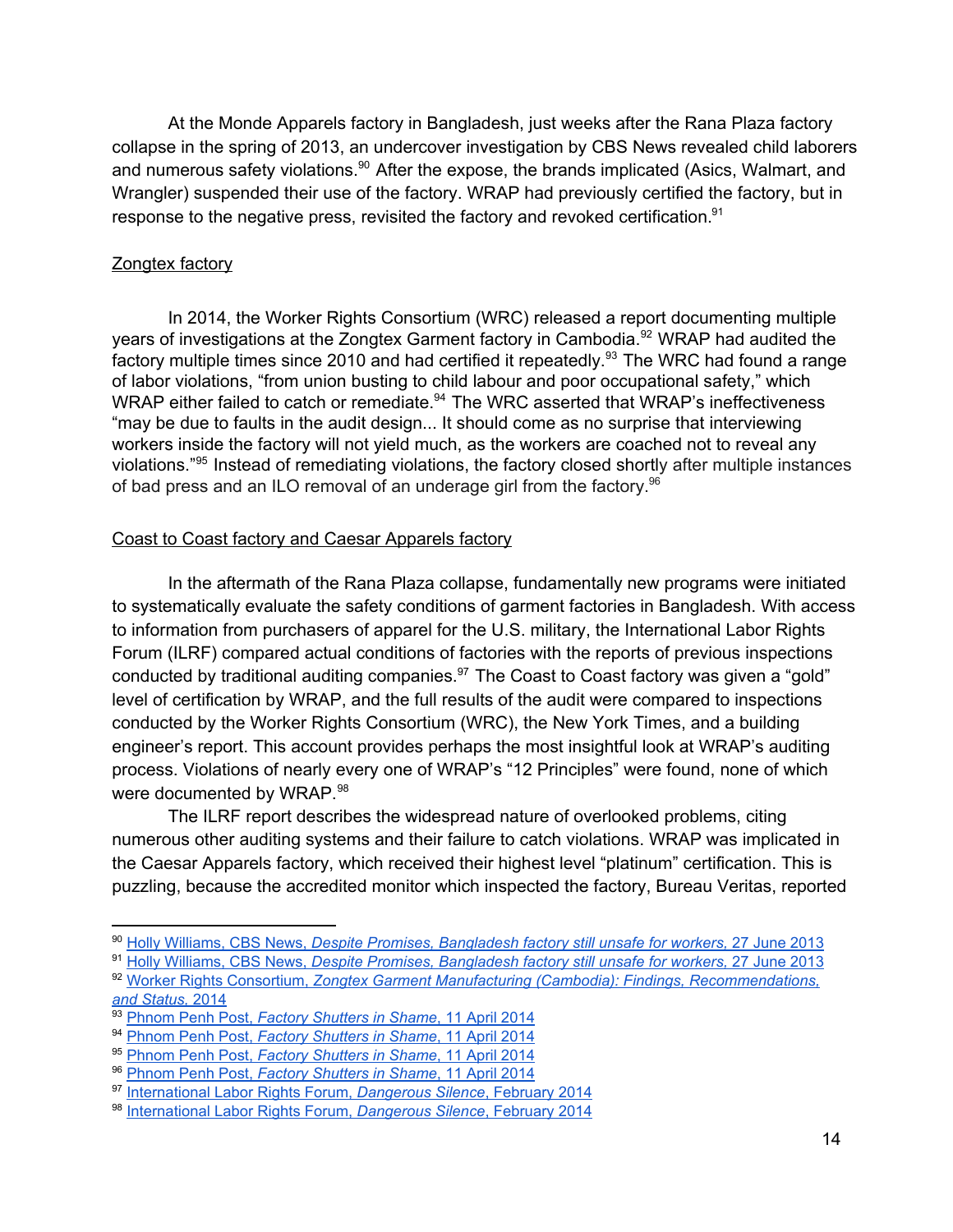to WRAP that the "health and safety" of the factory was one full level below an "unacceptable" grade, yet for some reason was still awarded certification.<sup>99</sup>

Evidence from the past fourteen years of factory cases shows that WRAP has systematically failed to protect workers. In addition, WRAP has been repeatedly criticized for its weak standards, even when compared with other auditing systems.<sup>100 101</sup> After the Rana Plaza disaster, Walmart responded by releasing its blacklisted factories in Bangladesh which had failed inspections. Interestingly, 22 WRAP-certified factories were on this list.<sup>102</sup> Given that Walmart was implicated in the Rana Plaza factory collapse, the worst factory disaster in the history of the apparel industry, as well as numerous other tragedies, this finding does not speak highly of WRAP's standards.

In an interview, Avedis Seferian, President and CEO of WRAP, exposed WRAP's true attitude towards the role of social auditing:

Social auditors are not structural engineers, so social audits do not cover structural integrity checks on a building from an engineering perspective. Those who think poorly about social auditing practices are quarreling about desired outcomes and not about the audits themselves. Audits are meant to set baselines and gather information against those. They are not, by themselves, tools for social advocacy.<sup>103</sup>

Elsewhere, Avedis rejects the legally-binding Bangladesh Accord on Building and Fire Safety, instead standing for WRAP's model, saying "we all know that in the end voluntary efforts on someone's parts are likely to be much more sustainable than being forced to do something."<sup>104</sup>

As a USAID report asserts, WRAP "believes that working conditions will only be improved if responsibility is placed directly on employers at the individual factory level," which is why WRAP only certifies "individual production units."<sup>105</sup> WRAP does not involve brands and retailers in any of their operations, which implies that WRAP does not believe these corporations play a role in achieving their mission of "promoting safe, lawful, humane and ethical manufacturing around the world." <sup>106</sup> WRAP has no means to address brands and retailers or hold them accountable for conditions in factories which manufacture their products. This approach is completely contrary other worker-driven organizations that assert sweatshops are a result of "[g]lobal brands [that] place tremendous and relentless price pressure on their contract factories, giving the factories overwhelming incentive to take advantage of the impunity offered them by the lax regulatory environment to slash production costs by ignoring the rights of workers."<sup>107</sup> WRAP

<sup>99</sup> [International](http://www.google.com/url?q=http%3A%2F%2Fwww.laborrights.org%2Fsites%2Fdefault%2Ffiles%2Fpublications%2FDangerous_Silence--Low_Resolution_for_Viewing_Online.pdf&sa=D&sntz=1&usg=AFQjCNFW6UMWOgFZSkEl_LManE5u2sqlhQ) Labor Rights Forum, *[Dangerous](http://www.google.com/url?q=http%3A%2F%2Fwww.laborrights.org%2Fsites%2Fdefault%2Ffiles%2Fpublications%2FDangerous_Silence--Low_Resolution_for_Viewing_Online.pdf&sa=D&sntz=1&usg=AFQjCNFW6UMWOgFZSkEl_LManE5u2sqlhQ) Silence*, [February](http://www.google.com/url?q=http%3A%2F%2Fwww.laborrights.org%2Fsites%2Fdefault%2Ffiles%2Fpublications%2FDangerous_Silence--Low_Resolution_for_Viewing_Online.pdf&sa=D&sntz=1&usg=AFQjCNFW6UMWOgFZSkEl_LManE5u2sqlhQ) 2014

<sup>100</sup> Clean Clothes [Campaign,](http://www.google.com/url?q=http%3A%2F%2Fwww.cleanclothes.org%2Fresources%2Fpublications%2F05-quick-fix.pdf&sa=D&sntz=1&usg=AFQjCNGF5ZpLfC0gWoYdEPJqeJbLHUlEPA) *[Looking](http://www.google.com/url?q=http%3A%2F%2Fwww.cleanclothes.org%2Fresources%2Fpublications%2F05-quick-fix.pdf&sa=D&sntz=1&usg=AFQjCNGF5ZpLfC0gWoYdEPJqeJbLHUlEPA) for a quick fix*

<sup>101</sup> AFL-CIO, [Responsibility](http://www.google.com/url?q=http%3A%2F%2Fwww.aflcio.org%2Fcontent%2Fdownload%2F77061%2F1902391%2FCSReport.pdf&sa=D&sntz=1&usg=AFQjCNFlfCjmajYtbyI6Qqm7H-YVDHalhA) Outsourced, 2013

<sup>102</sup> [School](http://www.google.com/url?q=http%3A%2F%2Fschoolofdata.org%2F2013%2F06%2F04%2Fdata-expedition-story-why-garment-retailers-need-to-do-more-in-bangladesh%2F&sa=D&sntz=1&usg=AFQjCNGOI08Qvfr4XqEeLNpeewwP2-RS_Q) of Data, *Data Expedition Story: Why garment retailers need to do more in [Bangladesh](http://www.google.com/url?q=http%3A%2F%2Fschoolofdata.org%2F2013%2F06%2F04%2Fdata-expedition-story-why-garment-retailers-need-to-do-more-in-bangladesh%2F&sa=D&sntz=1&usg=AFQjCNGOI08Qvfr4XqEeLNpeewwP2-RS_Q)*, 4 [June](http://www.google.com/url?q=http%3A%2F%2Fschoolofdata.org%2F2013%2F06%2F04%2Fdata-expedition-story-why-garment-retailers-need-to-do-more-in-bangladesh%2F&sa=D&sntz=1&usg=AFQjCNGOI08Qvfr4XqEeLNpeewwP2-RS_Q) [2013](http://www.google.com/url?q=http%3A%2F%2Fschoolofdata.org%2F2013%2F06%2F04%2Fdata-expedition-story-why-garment-retailers-need-to-do-more-in-bangladesh%2F&sa=D&sntz=1&usg=AFQjCNGOI08Qvfr4XqEeLNpeewwP2-RS_Q)

<sup>103</sup> Kelly [Eisenhardt,](http://www.google.com/url?q=http%3A%2F%2Fwww.csrwire.com%2Fblog%2Fposts%2F909-factory-and-fire-safety-in-bangladesh-do-audits-help-at-all&sa=D&sntz=1&usg=AFQjCNHcGlgPpkuRBT-Z2lu0D3PBJVg6KQ) CSRwire, *Factory and Fire Safety in [Bangladesh:](http://www.google.com/url?q=http%3A%2F%2Fwww.csrwire.com%2Fblog%2Fposts%2F909-factory-and-fire-safety-in-bangladesh-do-audits-help-at-all&sa=D&sntz=1&usg=AFQjCNHcGlgPpkuRBT-Z2lu0D3PBJVg6KQ) Do Audits Help At All?,* 27 June [2013](http://www.google.com/url?q=http%3A%2F%2Fwww.csrwire.com%2Fblog%2Fposts%2F909-factory-and-fire-safety-in-bangladesh-do-audits-help-at-all&sa=D&sntz=1&usg=AFQjCNHcGlgPpkuRBT-Z2lu0D3PBJVg6KQ)

<sup>104</sup> PBS News Hour, Will Retailers Invest in Safer Conditions in [Bangladesh?](https://www.youtube.com/watch?v=ukcRfrEIYQo) 15 July 2013

<sup>105</sup> USAID [Report,](http://www.google.com/url?q=http%3A%2F%2Fpdf.usaid.gov%2Fpdf_docs%2FPNADP612.pdf&sa=D&sntz=1&usg=AFQjCNHwBA5RdZlQK9gh6j-xiZhW_7-ZAA) *Assessment of Social [Accountability](http://www.google.com/url?q=http%3A%2F%2Fpdf.usaid.gov%2Fpdf_docs%2FPNADP612.pdf&sa=D&sntz=1&usg=AFQjCNHwBA5RdZlQK9gh6j-xiZhW_7-ZAA) Standards,* [2007](http://www.google.com/url?q=http%3A%2F%2Fpdf.usaid.gov%2Fpdf_docs%2FPNADP612.pdf&sa=D&sntz=1&usg=AFQjCNHwBA5RdZlQK9gh6j-xiZhW_7-ZAA)

<sup>106</sup> WRAP [Website,](http://www.google.com/url?q=http%3A%2F%2Fwww.wrapcompliance.org&sa=D&sntz=1&usg=AFQjCNExt_-FbsgllG0GmxGUZKhGDOQ7ow) Home page

<sup>107</sup> WRC Overview September 2013 (PDF)